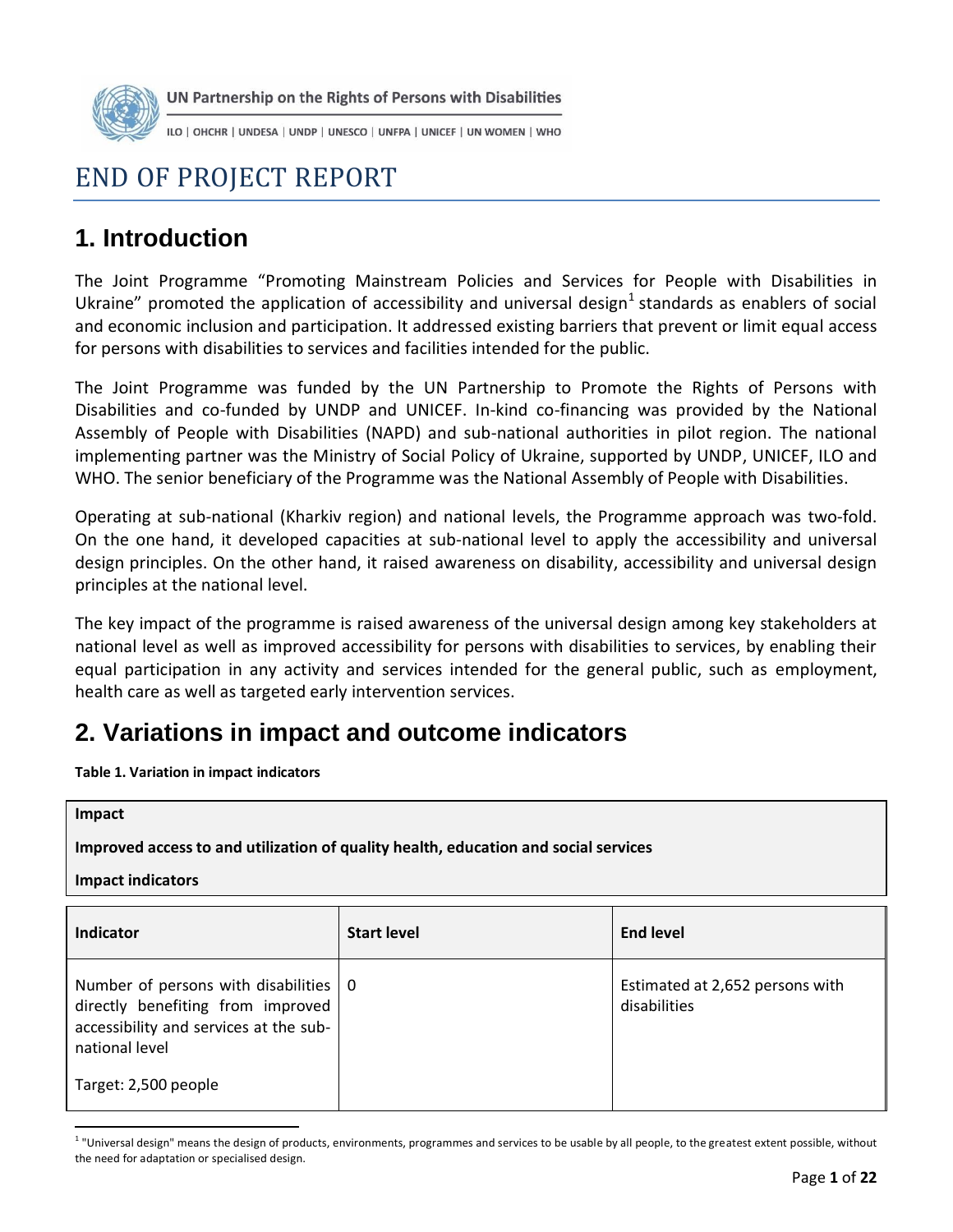| <b>Indicator</b>                                                                                                                                                                                                                                                               | <b>Start level</b> | <b>End level</b>                   |
|--------------------------------------------------------------------------------------------------------------------------------------------------------------------------------------------------------------------------------------------------------------------------------|--------------------|------------------------------------|
| Number of representatives from<br>national and sub-national<br>authorities with capacity to design<br>and implement strategies/action<br>plans and regulations on<br>accessibility and universal design<br>Target: 30 national and sub-national<br>authorities representatives | 0                  | 66 (46 national + 20 sub-national) |

**Table 2. Variation in outcome indicators** *(add a table for each outcome in the approved project document)* 

### **Outcome 1**

**The sub-national authorities, organisations of persons with disabilities and wider public in two selected raions of Kharkiv Oblast apply accessibility and universal design principles** 

#### **Outcome indicators**

| <b>Indicator</b>                                                                                                                                                                      | <b>Start level</b> | <b>End level</b>                                               |
|---------------------------------------------------------------------------------------------------------------------------------------------------------------------------------------|--------------------|----------------------------------------------------------------|
| Assessments of existing capacity and<br>barriers in environment, processes,<br>products and services for persons<br>with disabilities in selected two raions<br>Target: 2 assessments | $\theta$           | $\overline{2}$                                                 |
| Local strategies and action plans to<br>address the accessibility issues in<br>service delivery<br>Target: 2 strategies/action plans                                                  | $\theta$           | $\overline{2}$                                                 |
| Community initiatives in key areas<br>(employment, health care and social<br>services)<br>Target: min 4 community initiatives                                                         | $\Omega$           | 3 (fourth one, employment related,<br>moved to national level) |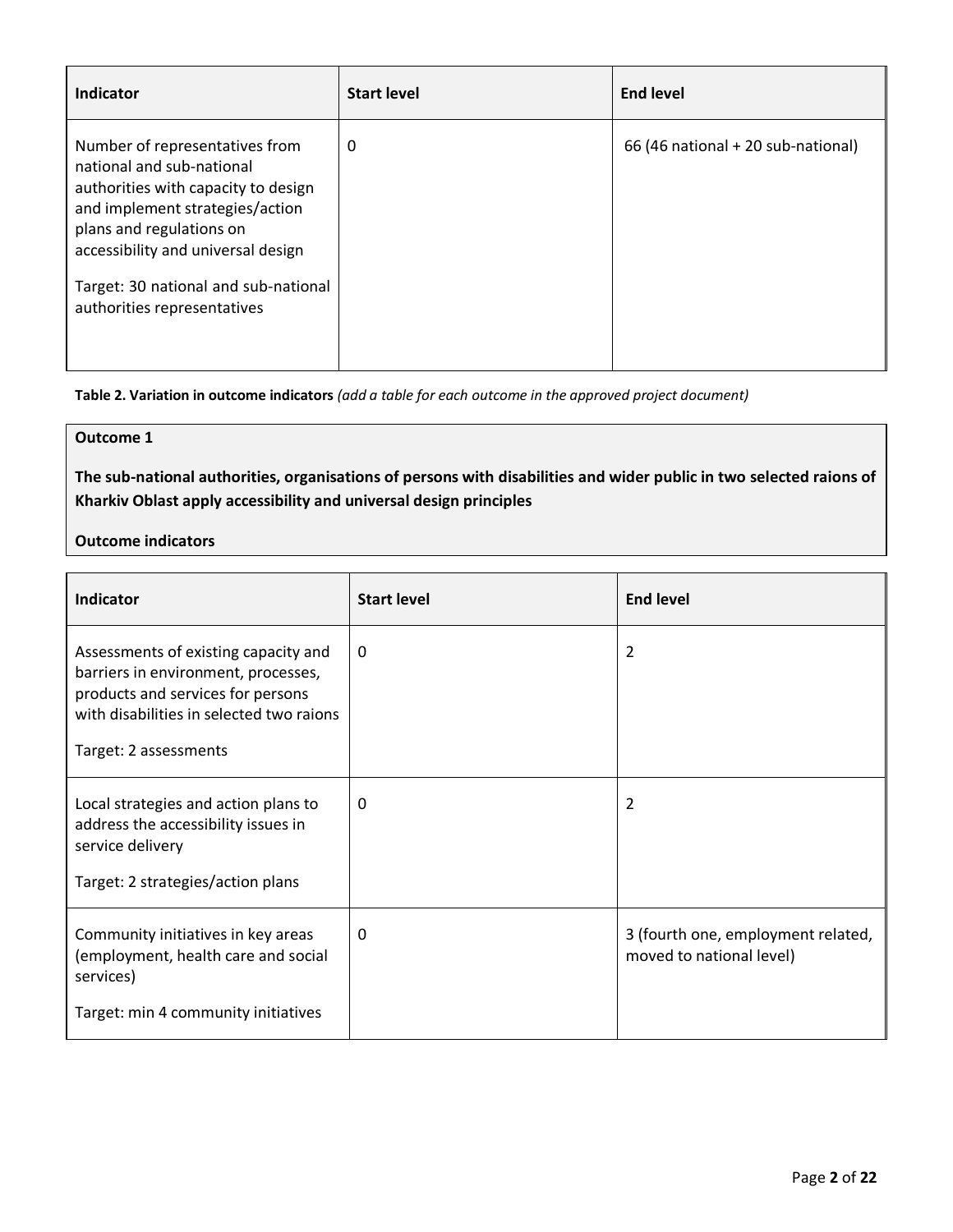#### **Outcome 2**

**Awareness among national authorities, civil society organisations of persons with disabilities and wider public on disability, accessibility and universal design principles raised at the national level** 

#### **Outcome indicators**

| Indicator                                                                                                                                                                                | <b>Start level</b> | <b>End level</b>                                     |
|------------------------------------------------------------------------------------------------------------------------------------------------------------------------------------------|--------------------|------------------------------------------------------|
| Number of national authorities with<br>developed capacities<br>Target: 50 national stakeholders                                                                                          | $\theta$           | 220 representatives from 56<br>national stakeholders |
| Number of public education and<br>awareness raising<br>activities/events/products<br>Target: 20 activities/events/products                                                               | 0                  | 47                                                   |
| Accessibility and universal design<br>sectoral regulations and/or training<br>programmes developed and adopted<br>Target: 3 sectoral regulations and/or<br>training curricula programmes | l 0                | 3                                                    |

# **3. Overall progress**

During 2013- 2015, the Joint Programme completed a number of important activities at both national and sub-national levels. As it was envisaged, the Programme focused on two important goals: improvement of the accessibility and quality of services for persons with disabilities at the sub-national level; and raising awareness on the Universal Design and Accessibility at the national level.

Improvement of the accessibility of the services was ensured in participatory manner with involvement of various stakeholders. The identification of the targeted services was conducted by the communities and therefore reflects the most urgent needs, such as access to quality medical services for female wheelchair users, access to educational services for children of school age and early habilitation for children aged 0-4.

The broad information campaign at the national level targeted representatives of the national authorities, architects, business associations, educators, activists and the general public. Multiple awareness raising tools were created, such as 11 video lessons on universal design on UNDP YouTube Channel (with an international qualified lecturer), animation video (explaining in pictures universal design principles), multiple presentations (explaining how universal design works in different spheres), brochure on universal design and a website that is fully devoted to universal design (showcasing best practices in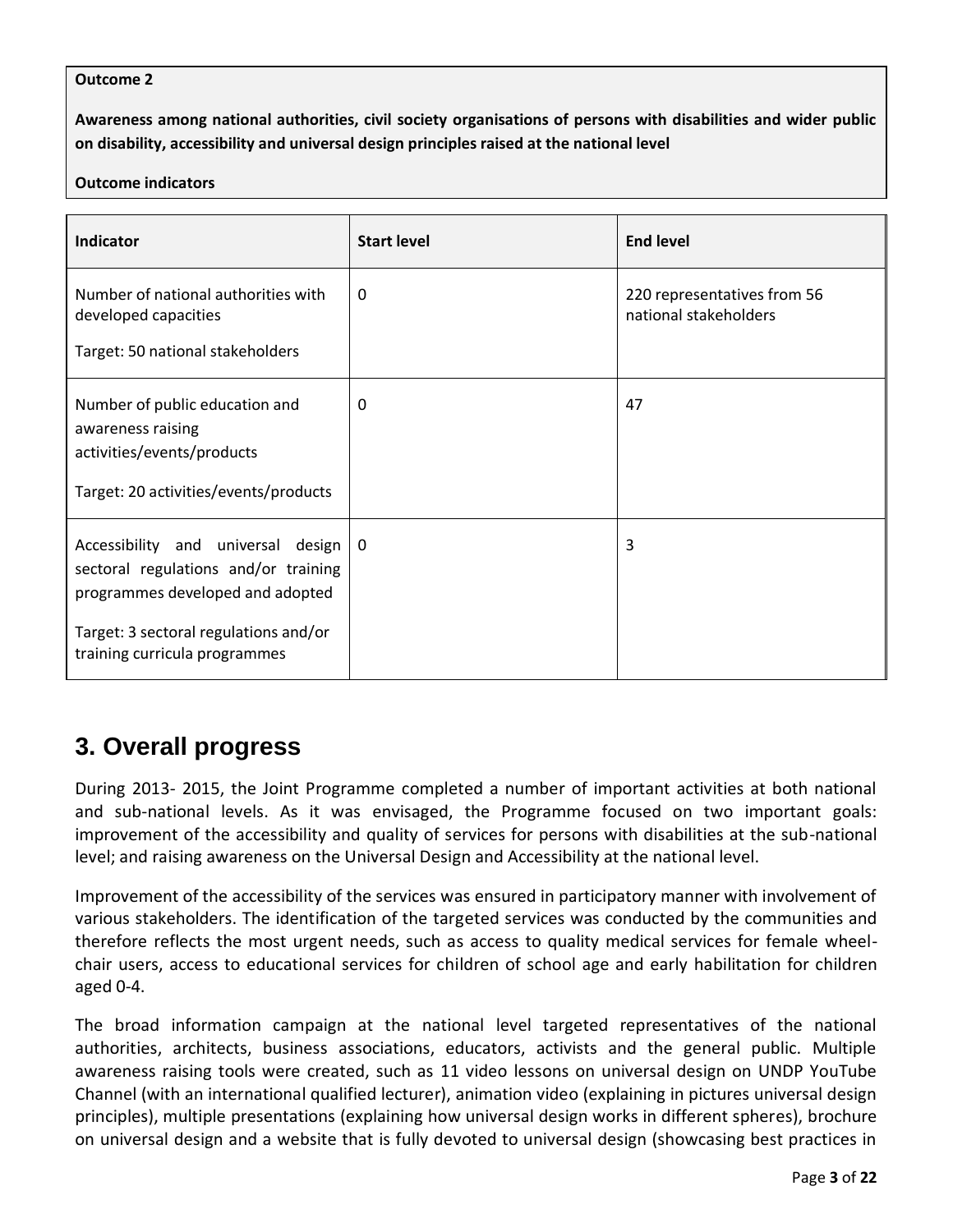Ukraine and worldwide). All these, together with television lectures and news spots, articles in online and print media, raised awareness of the universal design concept and accessibility requirements of estimated 4 million people in Ukraine.

1,276 people developed their capacity in implementation of universal design while participating in the events organized by the Joint Programme, such as discussions, seminars, trainings, media clubs, and 2,600 more people gained knowledge about universal design at the events organised by the newly established partners of the Programme. Online publications on universal design reached over 20,000 people, printed – 400,000 people, videos posted on YouTube had 3,500 views, presentations uploaded on Slideshare.net collected 2,500 views, and posts in social media (Facebook, Vkontakte, Flickr) had almost 18,000 views. The animation video reached over 3.5 million people as the video was broadcast at cinemas, restaurants, supermarkets, central squares of major cities and regional and national TV channels.

The Joint Programme together with its partners managed to facilitate change on the policy level through capacity development of representatives of Ministries and national agencies involved in policymaking. As a result of the adoption of 9 legislative acts, developed/amended in 2014, the access to education, infrastructure, information and employment services for persons with disabilities has increased, as compared to previous years. Rapid development and adoption of the state policy documents that include such terms as "non-discrimination on the grounds of disability", "accessibility" and "universal design" provides better protection for persons with disabilities from any acts of discrimination. National Strategy on Human Rights that was adopted in 2015 includes various provisions that ensure the equal participation of persons with disabilities in all spheres of live: the need to create system of on job support and coaching of persons with disabilities, requirement to ensure that provision of information to all persons including those with disabilities is done in the most accessible format, responsibility for failure to ensure the reasonable accommodation of physical spaces is reinforced.

With the aim of facilitating long-term results, the Joint Programme provided expert support to the national partner - National Assembly of People with Disabilities that managed to effectively draw attention to the rights of persons with disabilities and lobby for creation of the position of Ombudsperson for the rights of persons with disabilities. The appointment of the Head of the National Assembly of People with Disabilities as an Ombudsperson will definitely contribute to efforts for promotion of the CRPD and protection of the rights of persons with disabilities in Ukraine. Moreover, support of the Joint Programme made it possible for Ukrainian NGOs of Persons with Disabilities to present Alternative report before the CRPD Committee and contribute to the preparation of the evaluation of the country report on CRPD implementation.

## **4. Progress towards specific outcomes**

There are two outcomes of the Joint Programme

OUTCOME 1: The sub-national authorities, organisations of persons with disabilities and wider public in two selected raions of Kharkiv Oblast apply accessibility and universal design principles

OUTCOME 2: Awareness among national authorities, civil society organisations of persons with disabilities and wider public on disability, accessibility and universal design principles raised at the national level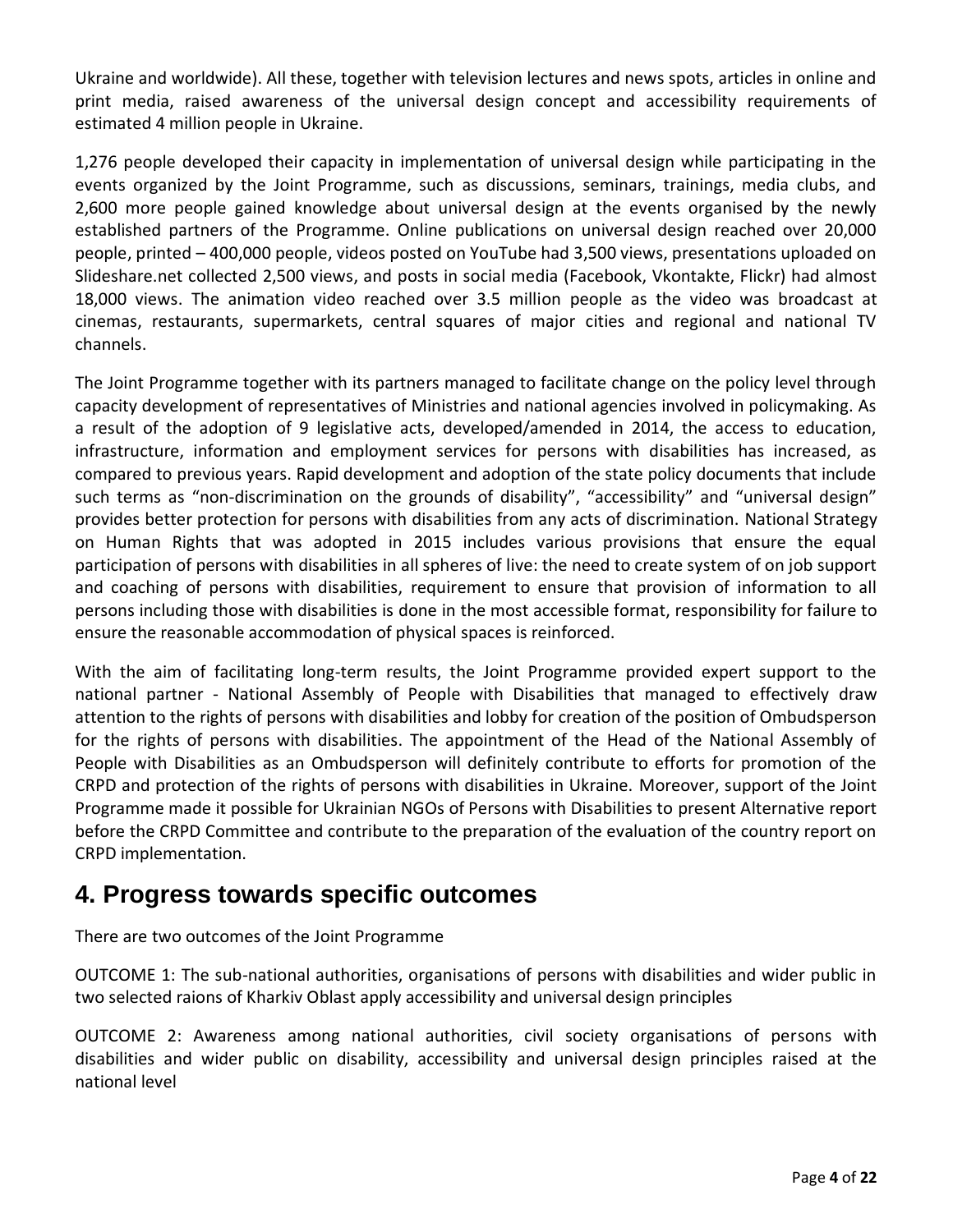## OUTCOME 1

### *The sub-national authorities, organisations of persons with disabilities and wider public in two selected raions of Kharkiv Oblast apply accessibility and universal design principles*

At the sub-national level during 2013-2015 extensive work was carried out that set the goal of facilitating participation of persons with disabilities in the policy making at the local level and inclusion of the Universal Design and Accessibility approach into local policy.

First and foremost, the Assessment of existing capacities and barriers in environment, processes, products and services for persons with disabilities in two pilot regions of Kharkiv Oblast of Ukraine disabilities was carried out. The assessment was conducted between August and September 2013 among 200 people with disabilities, service providers, representatives of local authorities, social and medical departments in Valky Raion and Chuhuyiv town. In addition to the survey, accessibility audit of the social and medical infrastructure was conducted. The Accessibility Audit demonstrated that none of the infrastructure of the pilot regions is fully accessible for people with disabilities. Access to medical and social services is hindered by lack of physical accessibility to hospitals, poor transport accessibility, lack of access to specific equipment. Survey also revealed that some of the procedures are not designed in a way that would make them accessible for all people without regard to their functional limitations. Although most of the people with disabilities did not express their concern over a total unavailability of basic medical and social services, they did voice their opinions about the lack of certain medical specialists, long queues and lack of information. As the medical sphere was, at the time of the assessment and still is undergoing reforms all over Ukraine, the situation was quite representative of the general trends. Parents of children with disability voiced their concerns over lack of day care groups where children would be getting habilitation and rehabilitation services. Healthcare and social services professionals also named a few problematic areas in access to medicine and social services. Employment of people with disabilities was also assessed and although most of the people with disabilities who were questioned did not voice it as a major problem, some of the employers expressed their unwillingness to hire people with severe visual impairment as well as mental disability.

With that in mind intensive capacity development component was implemented in pilot regions of Chuhuyiv town and Valky raion training over 186 representatives of the local administrations, NGOs of persons with disabilities, employment centers employees and representatives of social services and educational facilities on the issue of Universal Design, Accessibility, Employment, inclusive education etc.

Parallel to this, the communities were supported in development of Strategies and Action Plans for the creation of an Accessible Environment for Valky raion and Chuhuyiv town. As a result of the number of strategy development sessions, the documents were finalised, presented to the public and discussed by community members during the public hearings. As the communities initially lacked knowledge and understanding of the existing innovative approaches to the provision of medical and social services, the Joint Programme organized a study visit of local social protection and healthcare specialists to Komsomolsk town (Poltava oblast), - a town, which established itself as a pioneer in these spheres. Consequently, the Chuhuyiv community applied the acquired knowledge while designing pilot initiatives as a part of the Action plan. Based on the Strategies and developed Action plans the communities prioritized following initiatives for implementation: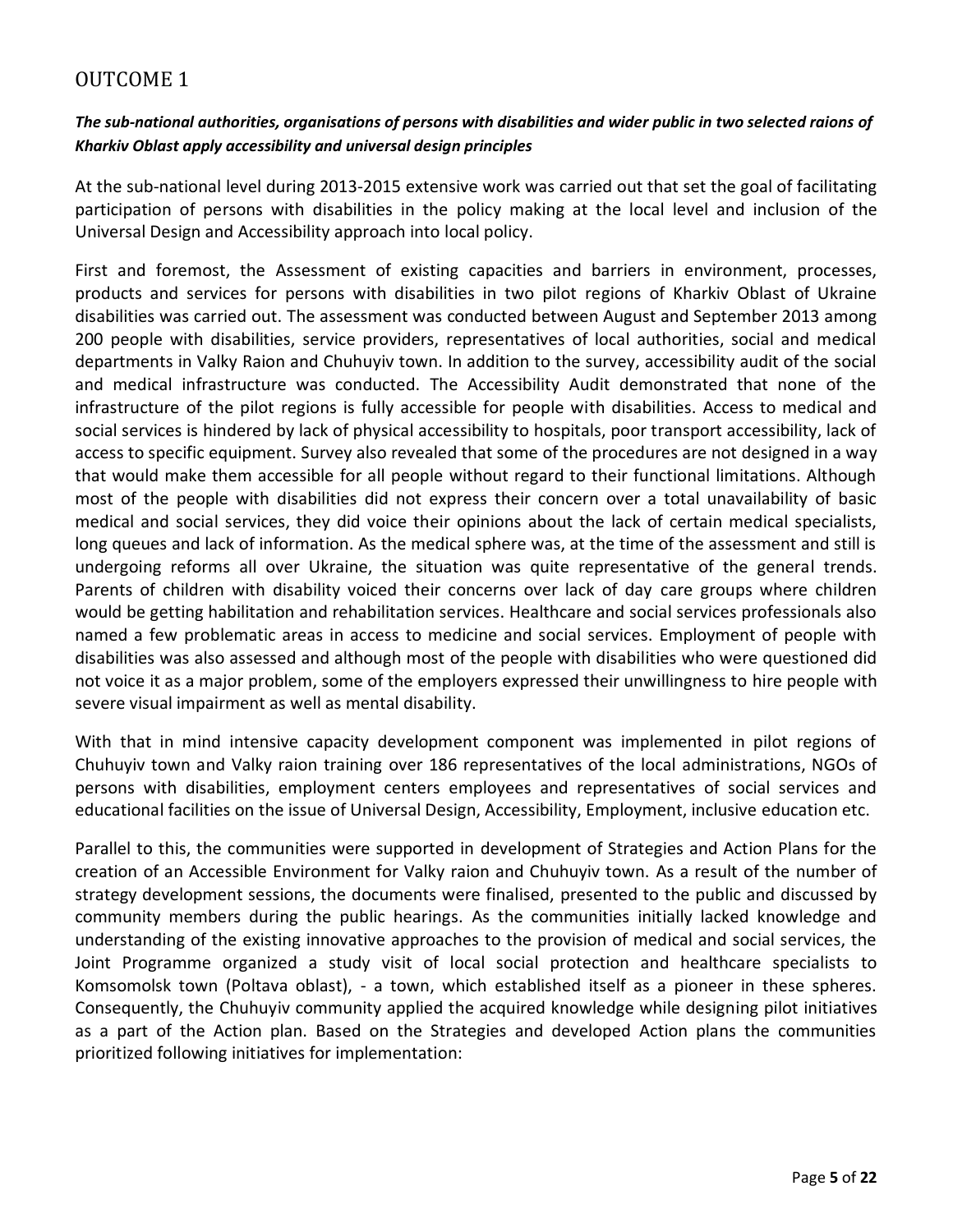"School for Everyone" (Chuhuyiv town)

- Pilot initiative "School for everyone" in the Chuhuyiv town has been implemented. During 2014, the accessibility audit for school #8 was conducted and engineering design for improvement of accessibility has been developed. The construction works in the school have been completed in March 2015.
- Manual for schoolteachers on how to work with children with different disabilities or functional limitations has been developed and distributed among pedagogical staff in Chuhuyiv.
- A two-day workshop "Inclusive Education: Theory and Practice" was held in the town of Chuhuyiv and gathered over 25 schoolteachers and psychologists [\(see photos\)](https://www.facebook.com/media/set/?set=a.864432040244471.1073741908.201794129841602&type=3).
- Study visit to educational and social institutions in Lviv was organised on 12-13 of March 2015 where participants learned about inclusive education and accessibility of rehabilitation services for children

It is expected that at least **116 children (49 girls and 67 boys)** with disabilities aged 5-18 who live in Chuhuyiv will have better access to educational services.

Early Intervention Service (Chuhuyiv town and Valky raion)

- UNICEF and local authorities have implemented pilot initiatives on early intervention service (habilitation services for children 0-4 based on multidisciplinary and family-centred approach) in Chuhuyiv town and Valky raion.
- In November 2014 January 2015, UNICEF in cooperation with local partners the Institute of Early Intervention and Kharkiv Oblast Specialized Baby Home #1 - conducted a series of training sessions for the new early intervention teams from Valky and Chuhuyiv on the early intervention and its best practices.
- Repair works at the premises where the new services will be provided in both Chuhuyiv and Valky have been completed. The service provision started in September 2015 with first five families receiving constant support and habilitation services during the first month of the service provision.
- UNICEF have documented and assessed the services provided by Kharkiv Specialised Baby Home #1.

Documentation and assessment of the baby home's transformed services provides the evidence basis for advocacy with Ministry of Health specialists and baby home directors/staff to transform baby home residential care to community-based services for children with their families.

- Seven publications printed on early intervention, early child development and various disabilities:
- Standard development of small children 60 pages, 1,000 copies.
- Brochure for parents on autism 16 pages 1,000 copies.
- Stages of emotional experience of grief 28 pages 1,000 copies
- A bookmark on early intervention 1,000 copies.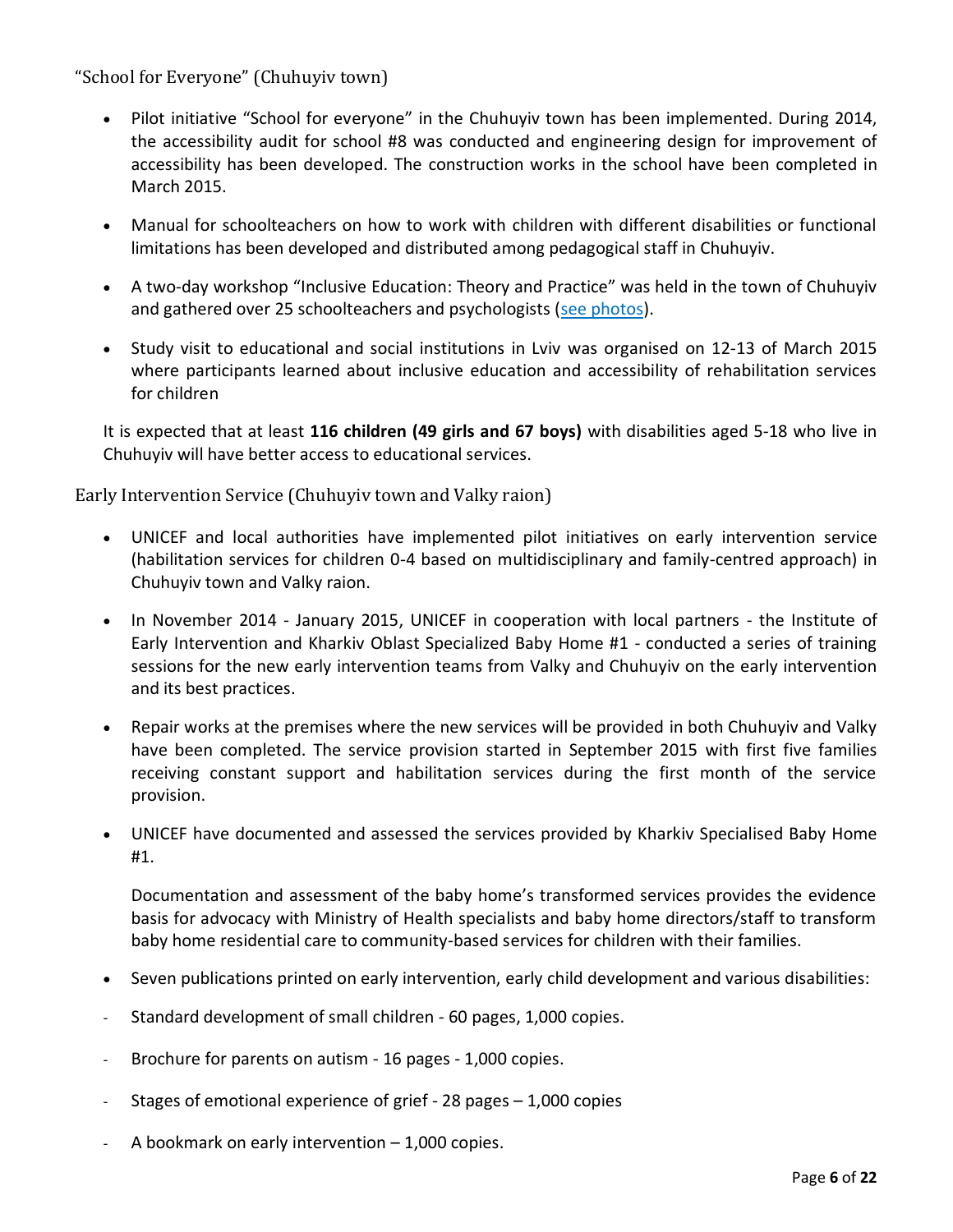- Games not for the pastime 96 pages– 1,000 copies.
- Brochure on Down syndrome 2 sheets (4 pages) 1,000 copies
- Positioning and approaches for relaxation of children with motor impairments 20 pages– 1,000 copies.

Half of the circulation is used in Kharkiv and Kharkiv Oblast, the other half – in the core early intervention centers around Ukraine – Lviv, Dnipropetrovsk, Odesa, Poltava, and Uzhhorod.

It is expected that up to **1,500** children aged 0-4 living in Chuhuyiv and Valky have access to the new early intervention service in two pilot regions. Many more families will benefit from the publications.

#### **"Access to quality medical services for all women" (Chuhuyiv town)**

- WHO in cooperation with the local authorities and medical specialists of Chuhuyiv town has worked on the improvement of the access to gynaecological services for all women, including female wheel-chair users, women with excessive weight and elderly women.
- In March 2015 an accessible gynaecological chair was purchased and delivered to Chuhuyiv town (see [photos here\)](https://www.facebook.com/UNDPUkraine/posts/973767052644302)
- Study session on provision of medical services to patients with disability for the students of the Kharkiv National Medical University and medical staff from Chuhuyiv town were held educating over 50 current and future medical workers.

Apart from Kharkiv oblast the issue of Universal Access to medical services was also raised at various meetings and seminars at the national level and spread to other regions of Ukraine. In May 2015 seminars devoted to Universal Design in Medicine were conducted for Lviv oblast healthcare professionals and medical students and lecturers at National Lviv Medical University.

It is expected that about 7,000 women (wheel-chair users, elderly and women with excessive weight) from Chuhuyiv town and Chuhuyiv raion will benefit from the implementation of the service.

The implementation mode for all the initiatives that were developed and prioritized by the communities is very much centred on universal design and inclusion principles aiming to mainstream services that are available for persons with disabilities. The "School for everyone" initiative created accessibility in the mainstream school with the aim to promote inclusive education for all children. Access to medical services initiative improved the quality of gynaecological services in a way to make them accessible for all women, including wheelchair users, elderly, women with excessive weight. All children at risk of developing a disability have access to early intervention team of practitioners, as the service is established in the mainstream clinic in Valky raion and at an inclusive kindergarten in Chuhuyiv. Such approach ensures that the Joint Programme is not developing separate services only for persons with disabilities, but rather integrating the needs of persons with disabilities into services available for public and therefore facilitating inclusion.

8,916 community members in Chuhuyiv and Valky, with 2,652 persons (predominantly women and children) with disabilities in both pilot regions will have access to newly established services.

Following consultations with stakeholders and the analysis of existing situation with employment of persons with disabilities in Ukraine, the decision was made to implement employment-related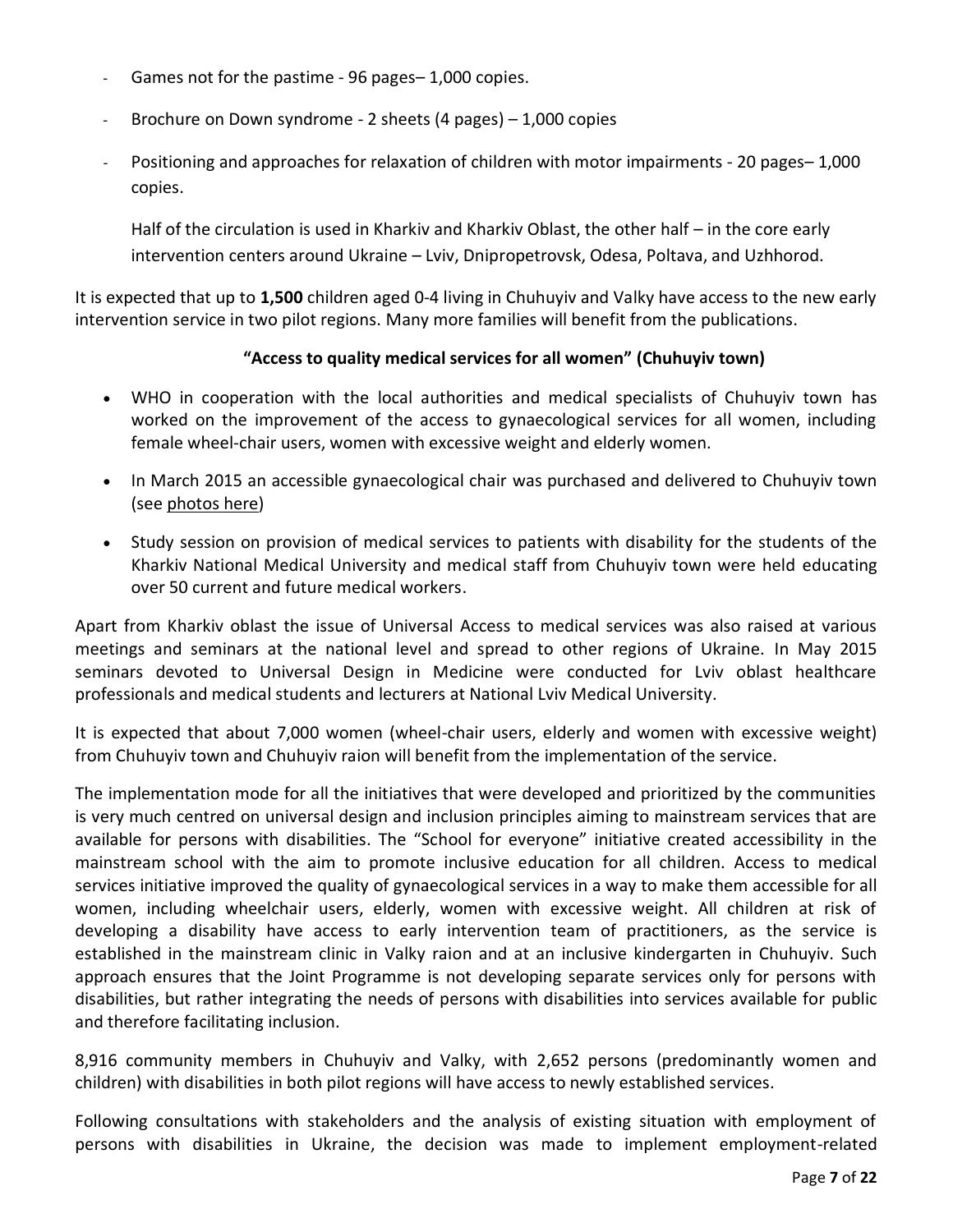component at the national level by supporting the national government in designing a Model for introducing job support and coaching for persons with disabilities. The lack of such service has been voiced numerously during the meetings with NGOs of persons with disabilities at the national level, particularly those involved into promotion of the rights of persons with intellectual and psychosocial disabilities. The State Employment Centre also expressed interest in raising its awareness about the service, as many persons with disabilities quit the job within the first months of employment due to the lack of support and coaching, which would help to significantly accelerate integration at the workplace.

### OUTCOME 2

### *Awareness among national authorities, civil society organisations of persons with disabilities and wider public on disability, accessibility and universal design principles raised at the national level*

At the national level wide awareness raising campaign was conducted during 2013- 2015 that targeted national authorities, NGOs, general public, activists, architects, providers of transportation services, retailers, developers and university teachers.

The key activities that significantly contributed to enhanced awareness of universal design among the variety of stakeholders are the following:

#### KEY ACTIONS TO ENHANCE AWARENESS OF UNIVERSAL DESIGN

*TRAINING* 

- Over 70 representatives of 31 State bodies (including the Ministry of Education, Ministry of Social Policy, Ministry of Infrastructure, Ministry of Health, Ministry of Regional Development, and Ministry of Justice) took part in the seminars on Accessibility and Universal Design and gained a better understanding of the issues of disability, accessibility and universal design. Among the trainers of the seminars were people with disabilities.
- 2-Day capacity development training "Universal Design: international experience and best practices" was held for 45 representatives of 26 state bodies, municipalities and representatives from NGOs on 13-14 May 2014.
- 2-Day capacity development training was held on 15-16 May 2014 for 26 representatives of 20 regional and national universities on the topic of universal design and inclusive education.
- Capacity-development training was conducted for representatives of the regional departments of education on the issues of Universal Design and inclusive education. During the one - day training the 25 participants learned about the Universal Design, steps needed to be taken to ensure accessibility of education for all children.
- Website on universal design was created and published at [UDA website.](http://www.ud.org.ua/) The website contains best practices of introducing universal design in services, architecture, transport etc., as well as contains key resources developed by Joint Programme, articles and legislation devoted to the topic of accessibility and universal design. The website is constantly updated with news, presentations, books, etc.
- First international conference titled "Universal Design a tool for inclusive society" was held in Kyiv on 13 February 2015 bringing together over 180 representatives of national authorities, NGOs,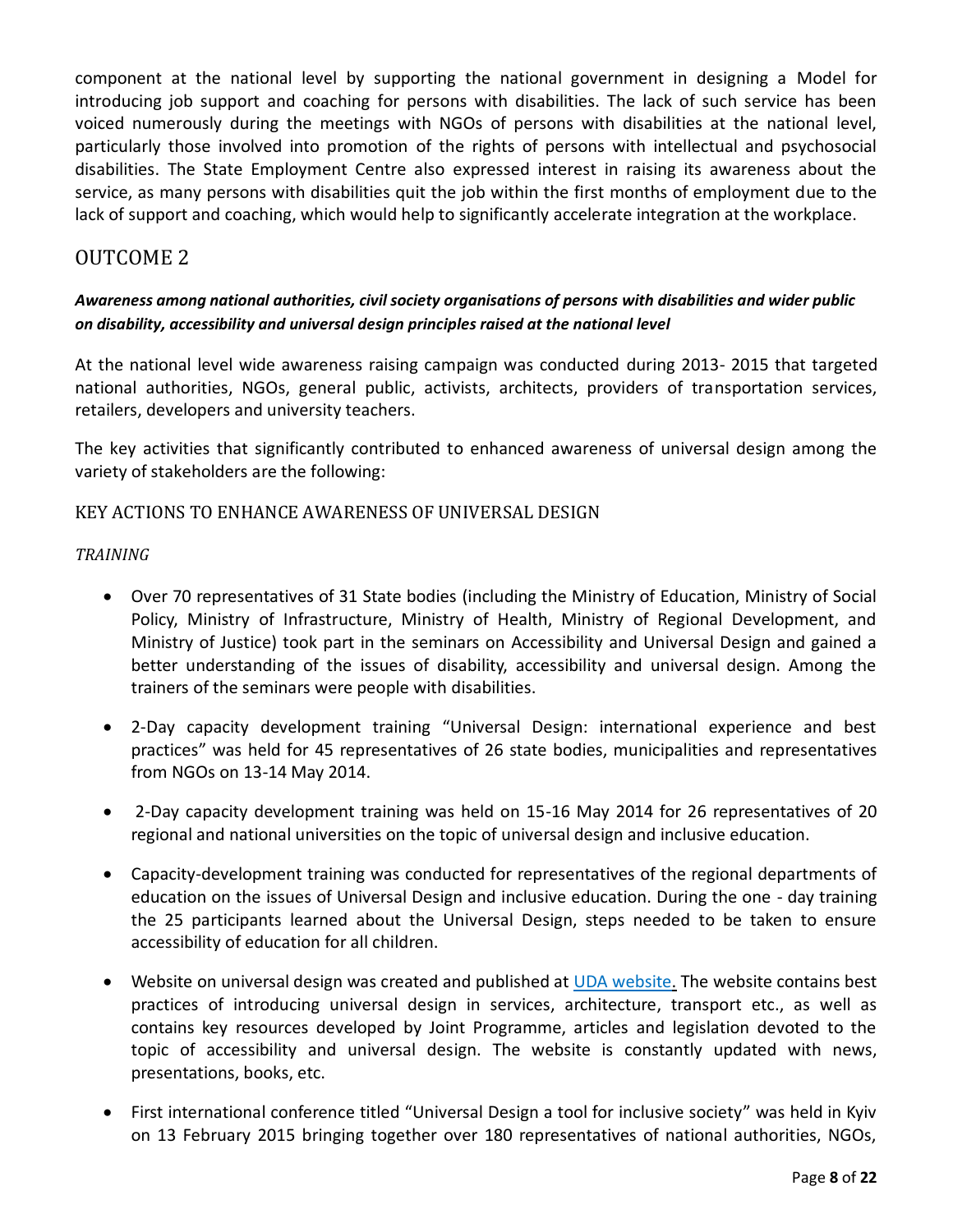architects, transportation experts, education specialists, medical workers, employers, Mass Media and activists [\(Link to photos to the event\)](https://www.facebook.com/media/set/?set=a.921081587912849.1073741971.201794129841602&type=3) More than 50 publications in online, TV, print and social media were produced as a result of the Conference.

#### *MEDIA ENGAGEMENT*

- Press Lunch was held for 16 journalists on the issue of international experience of introducing universal design. The press-lunch resulted in 24 publications in on-line and print media and [2 TV](http://www.ua.undp.org/content/ukraine/en/home/presscenter/articles/2014/05/14/universal-design-world-s-best-practices-will-help-ukraine-to-become-more-inclusive-/)  stories ([link here](http://www.ua.undp.org/content/ukraine/en/home/presscenter/articles/2014/05/14/universal-design-world-s-best-practices-will-help-ukraine-to-become-more-inclusive-/) )
- Video interview of the UNDP expert Olena Ivanova devoted to universal design was posted on UNDP Facebook page, resulting in 1,168 views and 13 shares.

#### *EXTERNAL FORUMS*

- Representatives of the Joint Programme took part in the Urban Civic Forum organized by Henrich Boll Shtiftung, where the topic of universal design was raised and included into the final [presentation of the working group](http://ua.boell.org/uk/2014/06/26/urbanistichniy-gromadskiy-forum-poryadok-denniy-dlya-novoyi-vladi-v-kiievi-zavdannya-ta). The organizers of the Forum prepared recommendations for the recently elected Kyiv Mayor's office ([Photos from the event\)](https://www.facebook.com/UNDPUkraine/posts/787082757979400).
- The topic of universal design was presented at Platfor.ma Public Talk "Kyiv How to Create a City Comfortable for All?" within a marathon of public discussions titled "Re: Invent Ukraine". The public talk gathered three speakers – Project Manager Kristina Bagramian, conceptual urban architect Vlodco Zotov and informational designer Igor Skliarevsky. The event gathered 50 people ([Photos from the event](https://www.facebook.com/UNDPUkraine/posts/779817652039244)). The link to the follow-[up publication can be found](http://reinvent.platfor.ma/vtroem-po-gorodu/) here.
- Presentation titled "Universal Design: 7 Principles for Comfortable Urban Living" was delivered to over 80 architects, urban designers and civic activists, during a round table discussion "Community. User Generated Kyiv" [Pictures are available](https://www.facebook.com/UNDPUkraine/posts/10152018779394856) here.
- Multiple presentations were prepared and published on Slideshare.net with the maximum reach of 1,278 views per presentation:
	- ["Universal Design in Services"](http://www.slideshare.net/undpukraine/ss-36623110)
	- "Universal Design: 7 Principles of Comfortable City"
	- ["Universal Design: Kreschatyk for Everyone"](http://www.slideshare.net/undpukraine/ss-40685673)
	- ["Universal Design: 7 Rules of Comfort for All"](http://www.slideshare.net/undpukraine/universal-design-7-principles-pres)
	- ["Universal Design in Public Informing"](http://www.slideshare.net/undpukraine/ss-42939528)
	- "[Universal Design and Accessibility for Real Estate"](http://www.slideshare.net/undpukraine/ss-39520867)
	- ["Universal Design principles as obligatory criteria in the Donbas infrastructure recovery"](http://www.slideshare.net/undpukraine/undp-presentation-ure-club-ceo-conference-oi)
	- ["Job Support and Coaching: European Practices](http://www.slideshare.net/undpukraine/job-support-and-coaching-for-people-with-disabilities-european-practices-44297453)"

- ["Alternative report by public organizations on compliance with the UN Convention on the Rights of](http://www.slideshare.net/undpukraine/alternative-report-ukraine)  [Persons with Disabilities](http://www.slideshare.net/undpukraine/alternative-report-ukraine)"

- "[Universal Design in Education"](http://www.slideshare.net/undpukraine/2-46818035)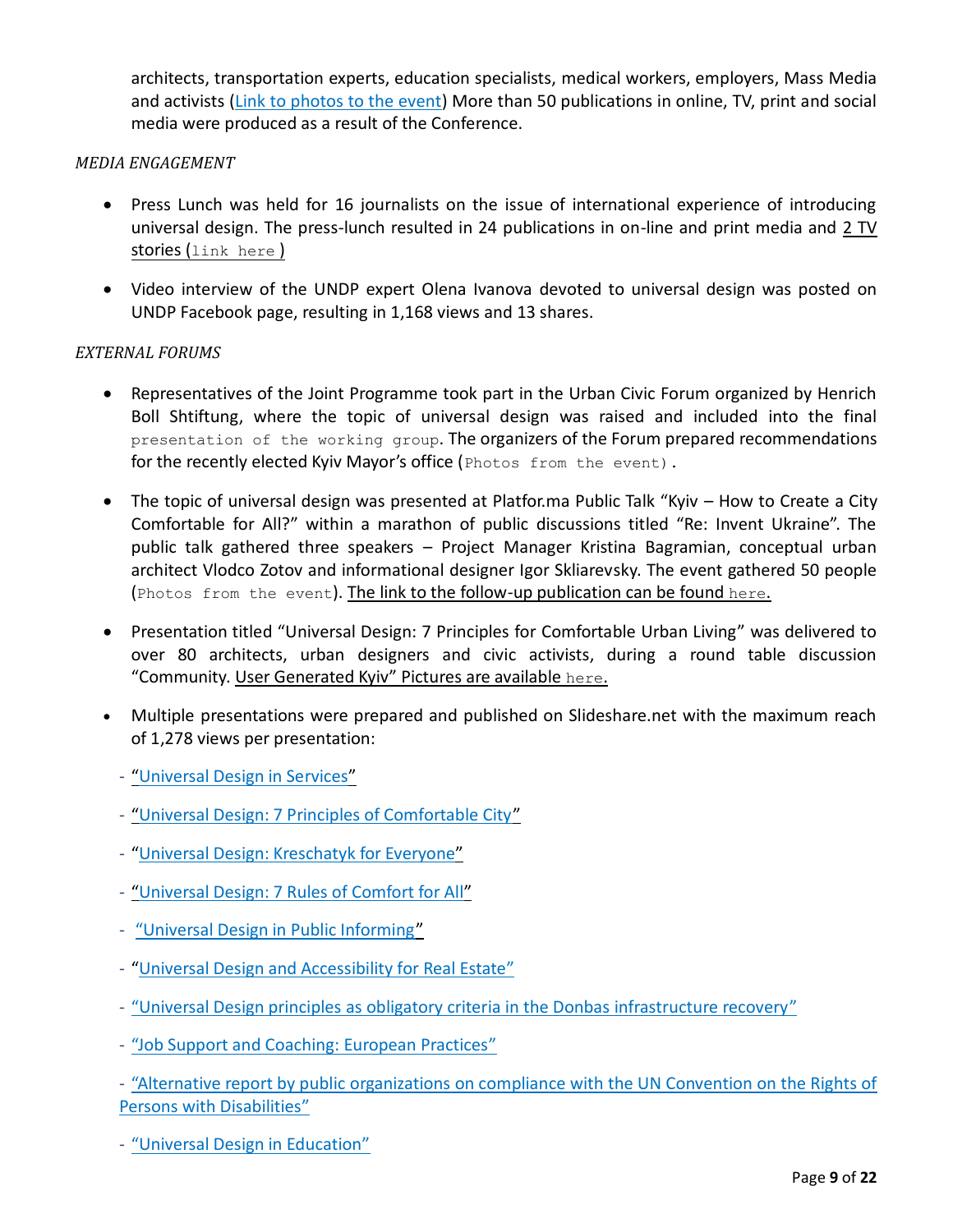- ["Inclusive Education and Universal Design"](http://www.slideshare.net/undpukraine/ss-46816070)
- ["Accessibility in Infrastructure](http://www.slideshare.net/undpukraine/ss-46979374)"
- Animation video on Universal Design was created and presented at various events.
	- $\circ$  "Universal Design: World accessible for all" with English subtitles (link here)
	- $\circ$  "Universal Design: World accessible for all" with Ukrainian subtitles (link here)

Two versions of animation video brought 2,200 views on UNDP Ukraine YouTube channel only and were demonstrated at various events of the Joint Programme and its partners. Additionally, several movie theatres and restaurant chains all over the country demonstrated the animation video on its screens and in the hallways. Regional Television stations in Volyn and Zhytomyr demonstrated the video. The video was also broadcast at a large screen at the main square of Kharkiv city. Estimated reach of the animation video is over 3.5 million people.

- Series of video lessons on "Universal Design and Best Practices" (4 videos) were created and [published on the UNDP Ukraine YouTube channel \(](https://www.youtube.com/playlist?list=PL0-qYICkWMvdb-NHKrXfc2NjRTosESZ6i)link here).
- Series of video lessons on "Universal Design and Inclusive Education" [\(7 videos\) were created and](https://www.youtube.com/playlist?list=PL0-qYICkWMvfHVhnlPOiElx1txPuj_DHh)  [published on the UNDP Ukraine YouTube channel \(](https://www.youtube.com/playlist?list=PL0-qYICkWMvfHVhnlPOiElx1txPuj_DHh)link here).
- Article on universal design was published on the website of the major Ukrainian newspaper ["UkrPravda", which has a daily audience of over 4.5 million viewers \(](http://life.pravda.com.ua/columns/2014/08/21/178384/) $\text{link}$  here).
	- Presentation of universal design was conducted for 27 students of the UN Ukraine summer school "The World We Want".
- [Video lecture on universal design was aired on the Parliamentary channel "Rada" and its YouTube](https://www.youtube.com/watch?v=R-K8V3V_mIM&list=UU5V8mErVFOpcQXEb3y9IMZw) channel ([link here](https://www.youtube.com/watch?v=R-K8V3V_mIM&list=UU5V8mErVFOpcQXEb3y9IMZw)).
- The separate universal design nomination was introduced at the Students' Social Advertising Contest. Lecture on universal design was delivered to 55 students of Kyiv National Trade and Economic University ahead of announced nomination. Nine submissions related to accessibility and universal design issues were submitted by contestants in video and poster formats. Universal design presentation was held for over 120 students, participants of the Award Ceremony of the Social Advertising Contest.

### *RETAIL and REAL ESTATE ENGAGEMENT*

- 23 developers, urban experts, journalists and representatives of NGOs took part in a round table discussion of "Universal design and accessibility for residential and commercial real estate". ([see](https://www.facebook.com/media/set/?set=a.843414922346183.1073741887.201794129841602)  [photos from the event here](https://www.facebook.com/media/set/?set=a.843414922346183.1073741887.201794129841602)) organised by the Joint Programme in partnership with Ukrainian Real Estate Club.
- Input related to universal design and accessibility was provided to "The code of business ethics and rules of professional ethics of retailers" which has been developed by the Ukrainian Retail Association.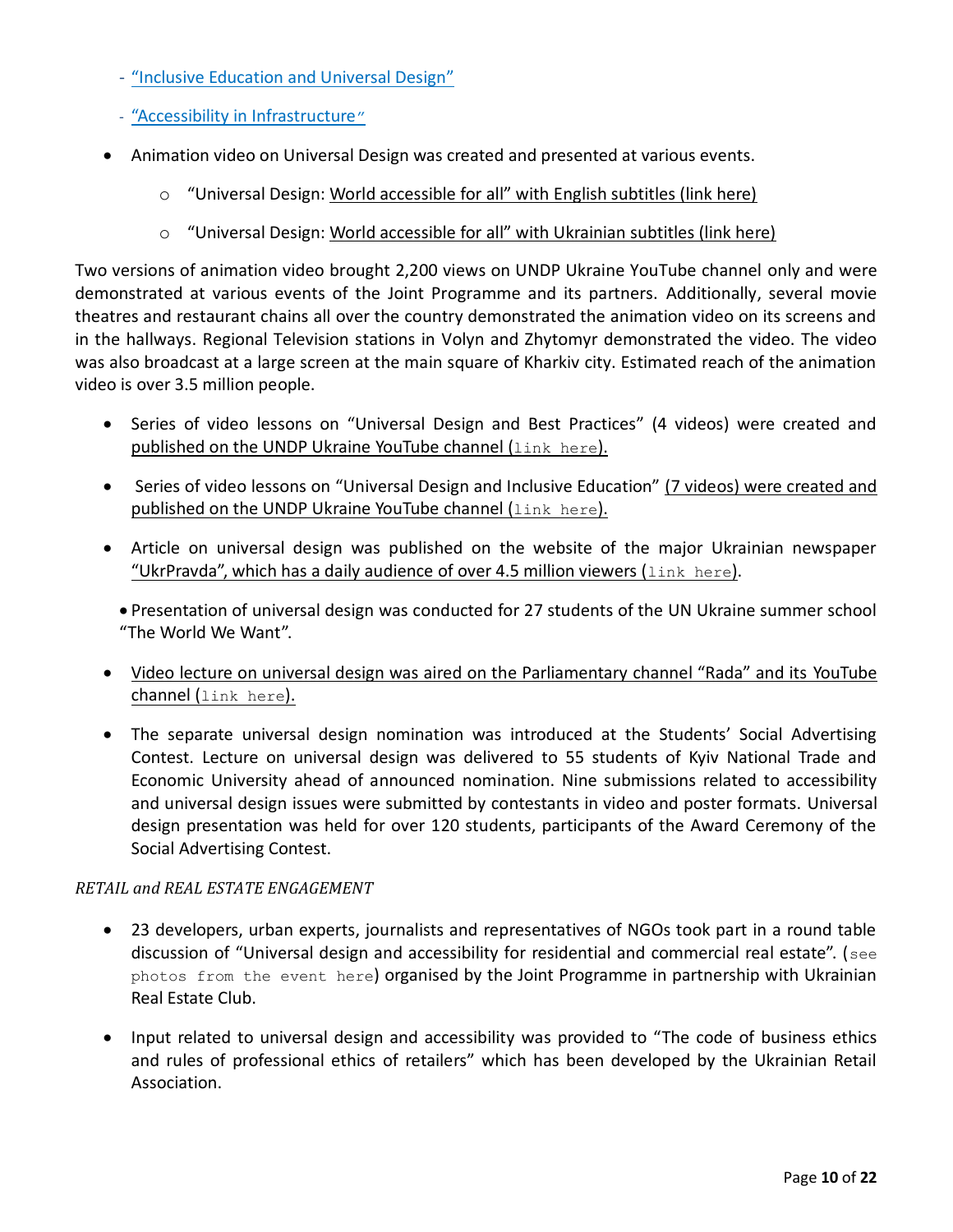- Public discussion "Comfortable Kyiv: How Universal Design Can Help It", organised jointly with the Architectural Festival CanActions, gathered over 70 activists and architects (link to photos [from the event](https://www.facebook.com/UNDPUkraine/posts/871872392833769)).
- Presentation of the Universal Design principles as obligatory criteria the Donbas infrastructure recovery was given at CEO Real Estate Conference organized by Confederation of Builders of Ukraine and URE Club. 100 high-level representatives (mainly CEOs) of construction companies and banks took part in the event. The presentation can be found [here.](http://www.slideshare.net/undpukraine/undp-presentation-ure-club-ceo-conference-oi) The link to the photos from the event can be found [here.](https://www.facebook.com/media/set/?set=a.831309686936798.1073741860.183864038348036&type=3)
- Workshop "Universal Design in architecture competitive advantage for developers" was organised at InterBuildExpo - largest construction and building exhibition. 25 developers, architects and visitors of the exhibition took part in the workshop. Universal Design Brochure was distributed among the participants of the workshop, targeting 300 exhibition participants.

#### *INCLUSIVE SERVICES*

#### *SRHR SERVICES*

 The issue of accessible reproductive health services for female wheelchair users was raised at a round-table discussion within the Joint Programme in December 2014, bringing together 25 representatives of medical sphere, NGOs and national authorities.

#### *EMPLOYMENT*

- Presentation of the Analysis of Models of job support and coaching from [7 European Countries](http://www.slideshare.net/undpukraine/job-support-and-coaching-for-people-with-disabilities-european-practices-44297453) was organised and brought together 70 representatives of NGOs, State Employment Centre, employers and Media. The presentation was followed by focus-group on development of the Ukrainian Model for job support and coaching.
- Universal Design framework was introduced to [Kyiv Street Design Manual](http://kga.gov.ua/vporyadkuvannya-zovnishnoji-reklami) that is being jointly developed with Kyiv Municipality. Expert advice provided to content of the Manual and first draft of the publication has been prepared and published for public hearings and contributions.
- Brochure devoted to the Universal Design was produced in February 2015 and distributed to the NGOs in the region. It is envisaged that the regional NGOs will use the material while conducting trainings on Universal Design for local administrations. [The electronic version of the Brochure can](http://ud.org.ua/images/news/UniDesign_Web.pdf)  [be found here](http://ud.org.ua/images/news/UniDesign_Web.pdf)
- In cooperation with the State Employment Centre, the Joint Programme developed Model for job support and coaching service for persons with disabilities. In January 2015, international consultant conducted analysis of provision of the service of job support and coaching in 7 EU countries and presented it to Ukrainian stakeholders. Based on the prepared report, Ukrainian Model of Job support and coaching was developed and submitted for implementation to the Ministry of Social Policy of Ukraine in March 2015.

#### *INCLUSIVE EDUCATION*

 Manual "School for Everyone" was published in 2500 copies and distributed to education departments of 17 regions of Ukraine. [The link to the publication can be found here.](http://www.slideshare.net/undpukraine/ss-46728784)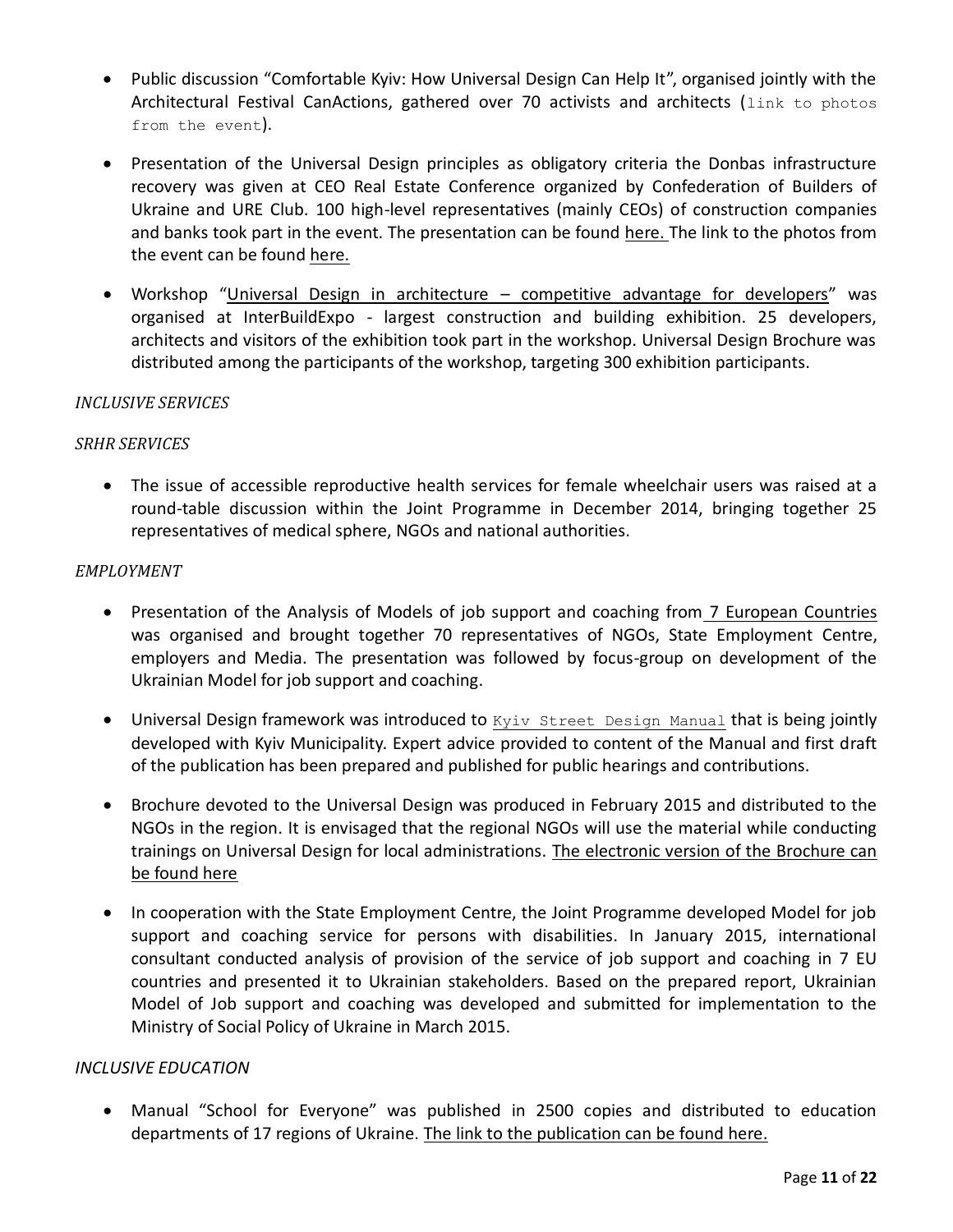Apart from awareness raising and capacity development, the Joint Programme significantly contributed to the policy level changes, development of sectorial regulations and methodical recommendations:

- Universal design principles were included into ["The recommendations on informing the public about](http://www.mlsp.gov.ua/labour/control/uk/publish/article;jsessionid=2489E7A62BBAC21CFB0053BE2DA8C91C.app1?art_id=168148&cat_id=161043) [social service"](http://www.mlsp.gov.ua/labour/control/uk/publish/article;jsessionid=2489E7A62BBAC21CFB0053BE2DA8C91C.app1?art_id=168148&cat_id=161043). Use of universal design guidelines in the way social services provide information will significantly improve accessibility of the data for persons with different functional limitations as from now on the size of the font, the positioning of the announcement and the diversification of the channels of the information to be used are clearly identified and targeted at all clients of social services including those with sensory limitations. The document was adopted by the Order of the Ministry of Social Policy of Ukraine.
- Manual on inclusive education "School for Everyone" that covers universal design principles was developed, published and distributed in 2015. The Manual contains methodical recommendations for school teachers and psychologists on the best ways to create inclusive school environment for all children including those with disability or functional limitation. A lot of attention is paid to the way a teacher needs to provide information for children with various limitations to be able to perceive it. Separate chapters are devoted to teaching when there is a student with cerebral palsy in class, or the one with limited vision or hearing, a child with autism. Link to the Manual can be found [here.](http://www.slideshare.net/undpukraine/ss-46728784)

# **5. Other results**

## Spin-off effects.

Mainstreaming of the rights of persons with disability

One of the major spin-off effects produced by the Joint Programme is the overall change in the environment related to the persons with disabilities. As a result of the multiple events, discussions and seminars, media attention to non-discrimination issue and issue of accessibility of services for all has increased significantly. In 2014- 2015, topic of persons with disabilities was no longer an issue discussed only by providers of social services and persons with disabilities themselves, but it became a widely recognized issue touched upon by business associations, ministries and national agencies, as well as the general public.

In 2014, the Joint Programme managed to build partnerships with professional business associations such as Ukrainian Real Estate Club and Ukrainian Retail Association, which produced important spin-off effects:

- Well-established partnership with the Ukrainian Real Estate Club resulted in inclusion of accessibility features into the Kyiv Office Space Classification of types A and B. The Joint Programme ensured the obligatory sub-criterion of "Accessibility for persons with disability and people with reduced mobility (PRM's)" was included as a sub-criterion to the classificatory in the following formulation: "more than one entrance is organized for people with reduced mobility (ramps, handrails, the opening width is more than 90 sm), as well as the organization of internal space with respect to the PRM's category". Thus, all the developers of the commercial real estate from now on will have to take into account the criterion in order to be able to classify the building to a certain category. The category, in its turn, affects the price of the premises. A new classificatory was publicly presented by the UREClub on October 09, 2014. The official website of the classification can be found [here](http://officeclass.com.ua/classification-en/architectural-features) (in ENG). This new classification is considered valid and working since its public launch.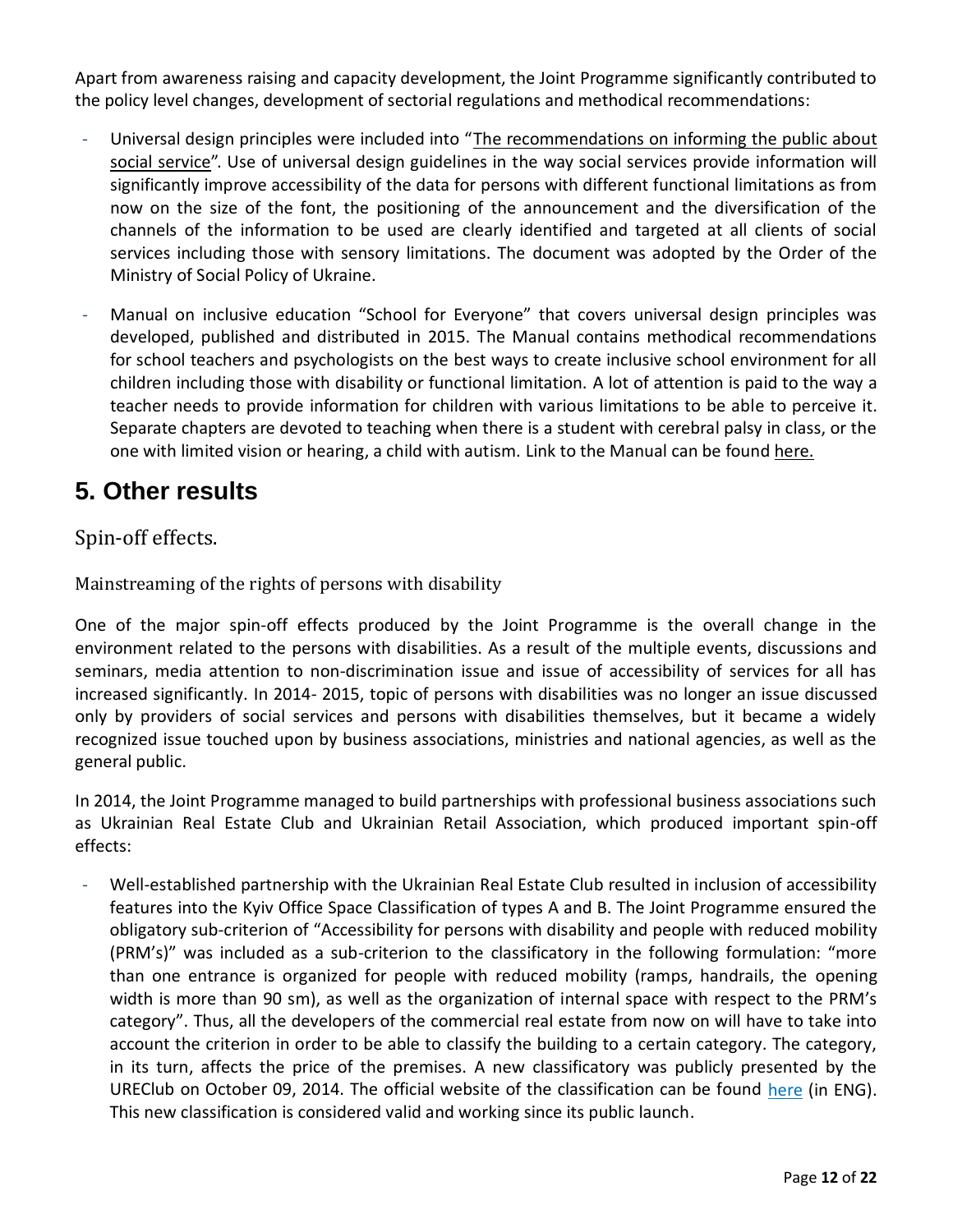Partnership with the Ukrainian Retail Association resulted in inclusion of the non-discrimination clause into the "The code of business ethics and rules of professional ethics of retailers" to be signed by members of the Association, key players in the retail business: large and small supermarkets, shops and malls. The Joint Programme contributed to the development of the text of the Code by ensuring that the retailers apply accessibility criteria while designing the retail experience for its customers, as well as into their HR policy, avoiding discrimination on the grounds of disability.

#### Legislative changes

Representatives of national authorities and regulatory agencies that took part in various capacitydevelopment activities and learned about the principles of accessibility, Universal Design, requirements of CRPD became very active as compared to previous years in development of the legislation that would provide for improvement of the situation of persons with disabilities. During 2014, the following laws that include the mentioning of the persons with disability, non-discrimination, accessibility or universal design, rehabilitation were adopted:

- 1. Law of Ukraine from 13.05.2014 № 1263-VII "On introduction of amendments to a number of legal acts of Ukraine on prevention and counteraction to discrimination"
- 2. Law of Ukraine from 29.05.2014 № 1283-VII "On introduction of changes to a number of legal acts of Ukraine on parking of transport vehicles"
- 3. Law of Ukraine from 05.06.2014 № 1324-VII "On introduction of amendments to a number of legal acts of Ukraine on organisation of inclusive education".
- 4. Law of Ukraine from 05.06.2014 № 1315-VII Law of Ukraine "On standardization"
- 5. Law of Ukraine from 18.06.2014 № 1519-VII "On introduction of amendments to a number of legal acts of Ukraine on protection of the rights of persons with disabilities"
- 6. Law of Ukraine from 01.07.2014 № 1556-VII "On Higher Education"
- 7. Law of Ukraine from 04.07.2014 № 1590-VII "On introduction of amendments to a number of legal acts on separate issues of conducting medical and social expertise"
- 8. Law of Ukraine from 23.07.2014 № 1609-VII "On introduction of amendments to article 4 of Law of Ukraine "On rehabilitation of persons with disabilities"
- 9. Law of Ukraine from 14.08.2014 № 1654-VII "On introduction of changes to Tax Code of Ukraine in order to ensure the realization of the rights of enterprises and organizations of persons with disabilities on reduced terms of taxation"

Moreover, attention to the rights of persons with disabilities that was fuelled by awareness raising activities of the Joint Programme and its partners together with growing understanding of the increasing numbers of people acquiring disability in the armed conflict in the eastern part of Ukraine stimulated the establishment of the position of President's Ombudsperson for the rights of people with disability in December 2014. This major achievement although not initially planned should be attributed to many actors within the country and will serve as a key instrument for a long-term attention of the national authorities towards the issues of persons with disabilities.

Capacity of the representatives of the Ministry of Social Policy of Ukraine was significantly developed during the numerous trainings and seminars. As a result, the Ministry, which is a key partner of the Joint Programme initiated procedure for changing of the official translation of the CRPD into Ukrainian as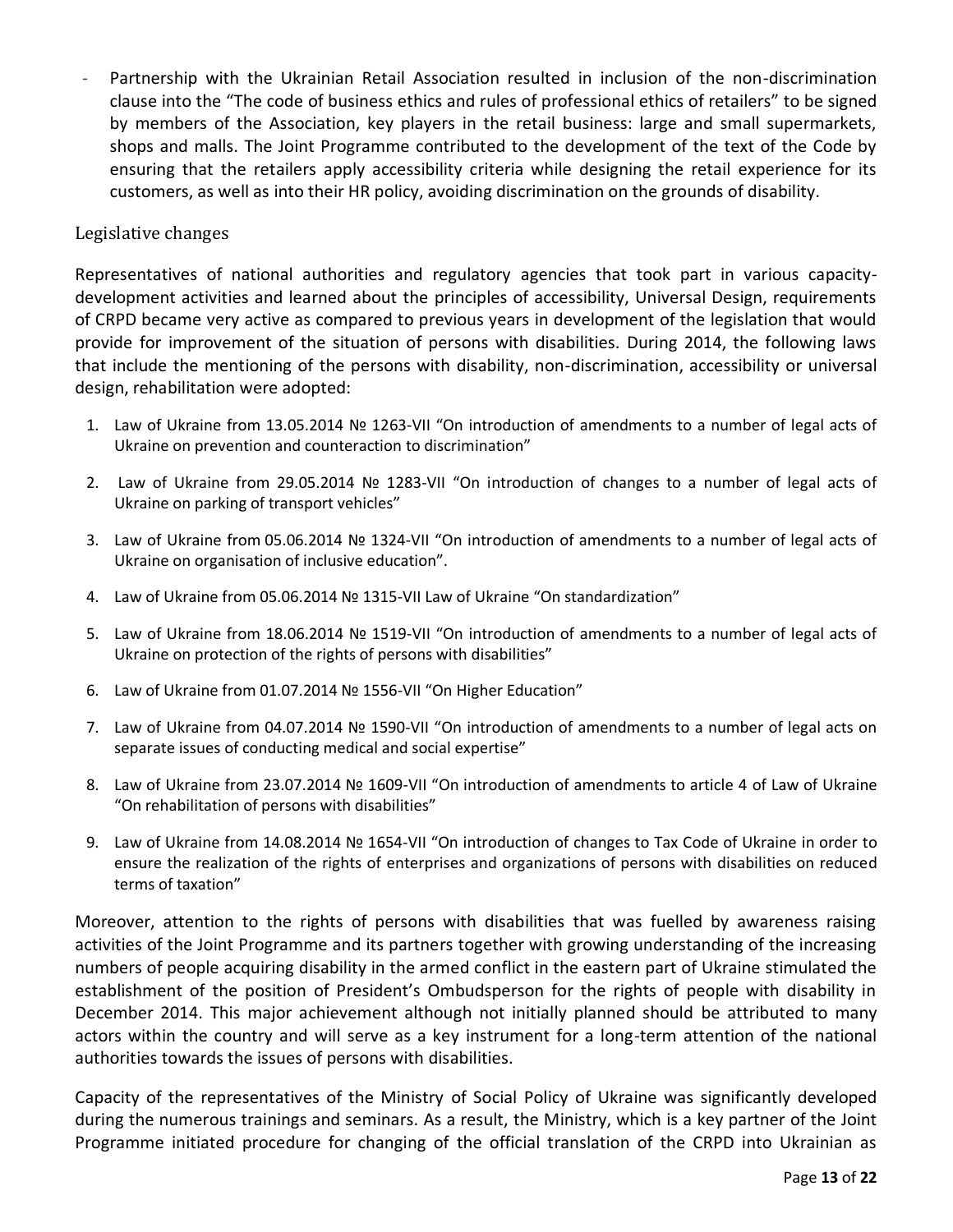currently the formulation includes term "disabled" (''invalid'' in Ukrainian) and not a "person with disability" as the Convention states. With support of UNDP, Official letter to UN Committee on the Rights of Persons with Disabilities was sent requesting for clarification of the terminology. The response received supported the claim that current translation is not in line with the principles of the Convention. Based on this official letter was sent by Ministry of Social Policy to Cabinet of Ministers requesting Cabinet of Ministers to order Ministry of Foreign Affairs to introduce abovementioned change in official translation of the Convention. The link to the news update about the process of changing the Ukrainian language title and terminology used in Ukrainian translation of CRPD can be found [here](http://ud.org.ua/novini-ta-podiji/199-ministerstvo-sotsialnoji-politiki-ukrajini-initsiyue-vnesennya-zmin-do-ukrajinomovnogo-perekladu-konventsiji-oon-pro-prava-invalidiv)

#### Urban Design

The Joint Programme also facilitated and promoted the inclusion of the issue of accessibility and universal design into mainstream urbanism, which was not the case in previous years. By presenting the issue to young activists, student architects and designers, the topic is now being discussed in social media and urban circles together with issues of creation of bicycle lanes, public spaces and public transportation in the modern city.

The topic of Universal Design became popular not only among the activists and urban planners, but also among political parties that picked up the concept as an attractive agenda setting instrument. The First Ukrainian Urban Fest that was organised jointly by [political Party DemAlliance](http://dem-alliance.org/news/pershii-kiivskii-urban-fest-vidbuvsja.html) ( has the majority in Kyiv city council) and on-line urban magazine "Khmarochos'' contained separate section devoted to Universal Design (see [agenda here](http://kuf.hmarochos.kiev.ua/)). This major shift was made possible due to the fact that the representative of the political party took part in the International Conference on Universal Design that was organised by Joint Programme in February 2015. The Joint Programme manager opened the Universal Design section at the Urban fest and presented 7 principles of Universal Design together with the Brochure on Universal Design and animation video to over 800 activists, urbanists, city planners and NGO representatives.

Another spin-off effect that can be easily identified is the fact that Mass Media became interested in the topic and started to search for additional funding to cover the issue on a more permanent basis. The abovementioned online urban magazine "Khmarochos'' developed project proposal to USAID on coverage of Accessibility and Universal Design topic and creation of a separate sub-section of the magazine, which would solely be devoted to Universal Design. Once approved by the donor, the project will significantly contribute to coverage of the topic beyond the timeframes of the Joint Programme.

Efforts of the Joint Programme also produced the result that can be described as inclusion of the Universal Design and Accessibility topic into the realm of the Human Rights in Ukraine. This major shift is important as no longer is accessibility only about persons with disability, it is about Human Rights like many others. The cooperation with the Centre of Human Rights Information that was engaged in the production of the Universal Design Brochure produced very interesting spin-off effect. The Centre is actively promoting the Universal Design topic in its articles and publications. Additionally, in April 2015 the Centre presented the Brochure developed within the Joint Program at the Annual Book Festival "Book Arsenal", which brings together literature critics, authors and reading public and is annually visited by at least 2000 people from all over Ukraine.

Participation and partnership-building.

The Joint Programme facilitated partnership at five levels:

- *International partnerships* were established. The Joint Programme partnered with The Institute for Human Centered Design in the USA, as a result of which permission was granted to Joint Programme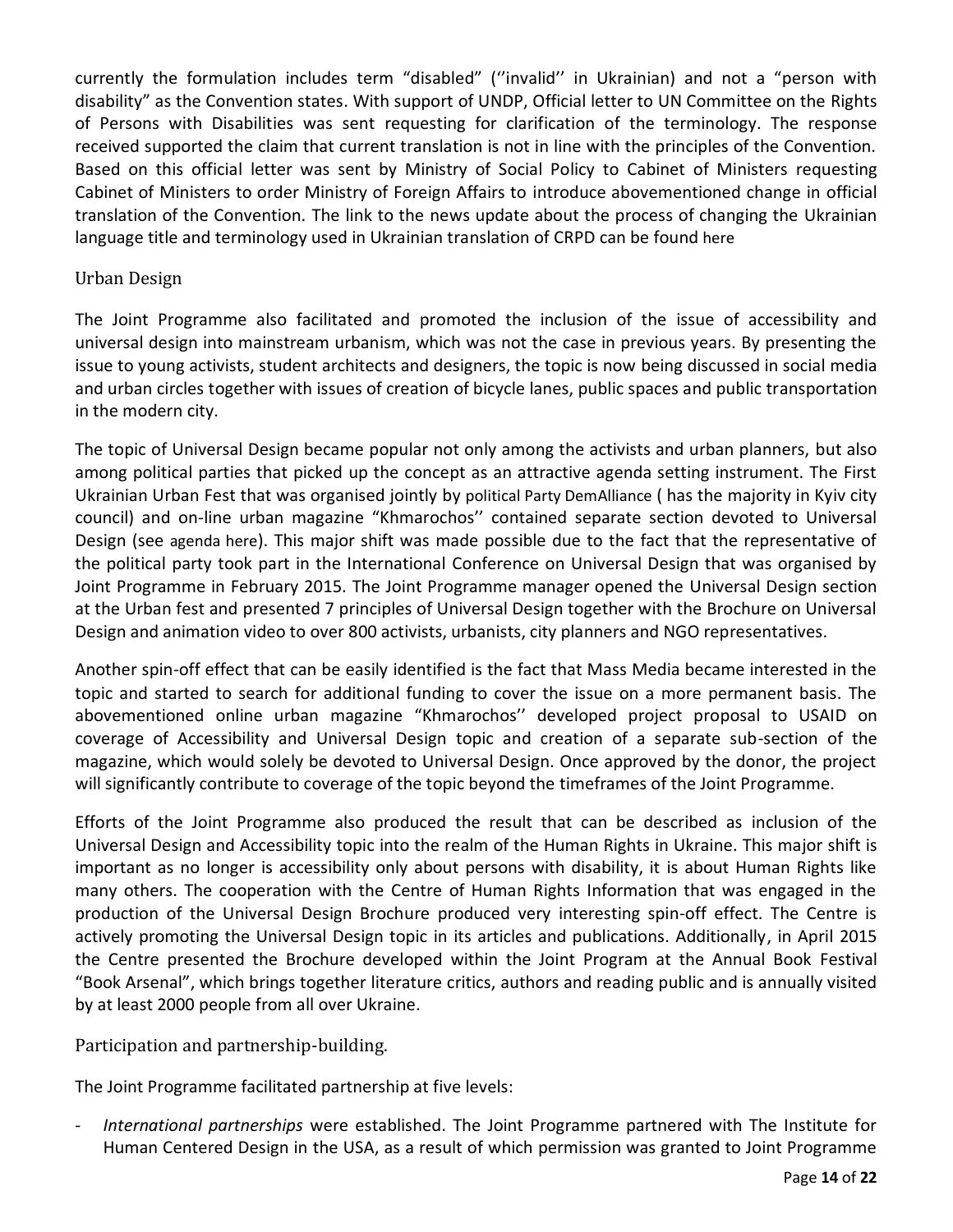to translate and publish the content of the Institute's best practices library at the website created by the Joint Programme. Additionally, international expertise in universal design and inclusive education was brought to Ukraine from Canada and employment related expertise is being brought from Ireland in 2015.

- *Inter-ministerial partnerships were facilitated.* During the various capacity-development activities, organised by Joint Programme, the participants from diverse national agencies and ministries had a chance to communicate with one another and network in a non-usual setting, which resulted in professional partnerships being formed and the issue of protection of the rights of persons with disabilities becoming the common topic for joint efforts.
- *Partnerships with businesses and business associations were shaped.* In 2014, the Joint Programme built networks with professional associations of retailers, real estate developers, companies that include universal design into their daily operations. These separate instances of introduction of accessibility and universal design in business were used by Joint Programme in wider information campaign in the business community. For instance, the Joint Programme cooperated with Oschadbank, which is a key state owned bank in Ukraine, to showcase the example of creation of the first bank branch accessible for all. The Joint Programme also built partnership with IDNT-company that specializes on industrial design in order to promote universal design principles while creating retail environment accessible for all.
- Partnerships on the community level in pilot regions were formed. As the Joint Programme is being implemented in two pilot regions that have no previous history of strategic planning or communit y mobilization, the creation of the working groups on the ground and their participation in the activitie s of the project allowed for a better dialogue within the community. As the working groups include d representatives of local administrations, medical and educational facilities, NGOs, representatives o f the local business, this significantly empowered the community to conduct consultations an d implement changes.
- *The UN system wide partnerships were facilitated.* The cooperation between the four agencies-UNPD, ILO, WHO and UNICEF has deepened around the themes of Disabilities and Accessibility. Representatives of the Agencies have regular Programme Board meetings and individual discussions of the key plans and challenges of the project. Additionally, the communication flow between the agencies has improved especially the communication related to the persons with disabilities. As a result, other joint projects and interventions are being designed that involve the several UN agencies implementation modality.

### Knowledge creation.

The Joint Programme created products that are aimed at mainstreaming the rights of persons with disabilities and demonstrating the need for inclusion of persons with disabilities into decision- making. As universal design concept is quite new to Ukraine and is not targeting only persons with disabilities, the Joint Programme was advocating for accessibility for all, including persons with disabilities, elderly, children, pregnant women, etc.

The following key products were created within the advocacy campaign on Universal Design of the Joint Programme:

*1. Animation video on Universal Design:*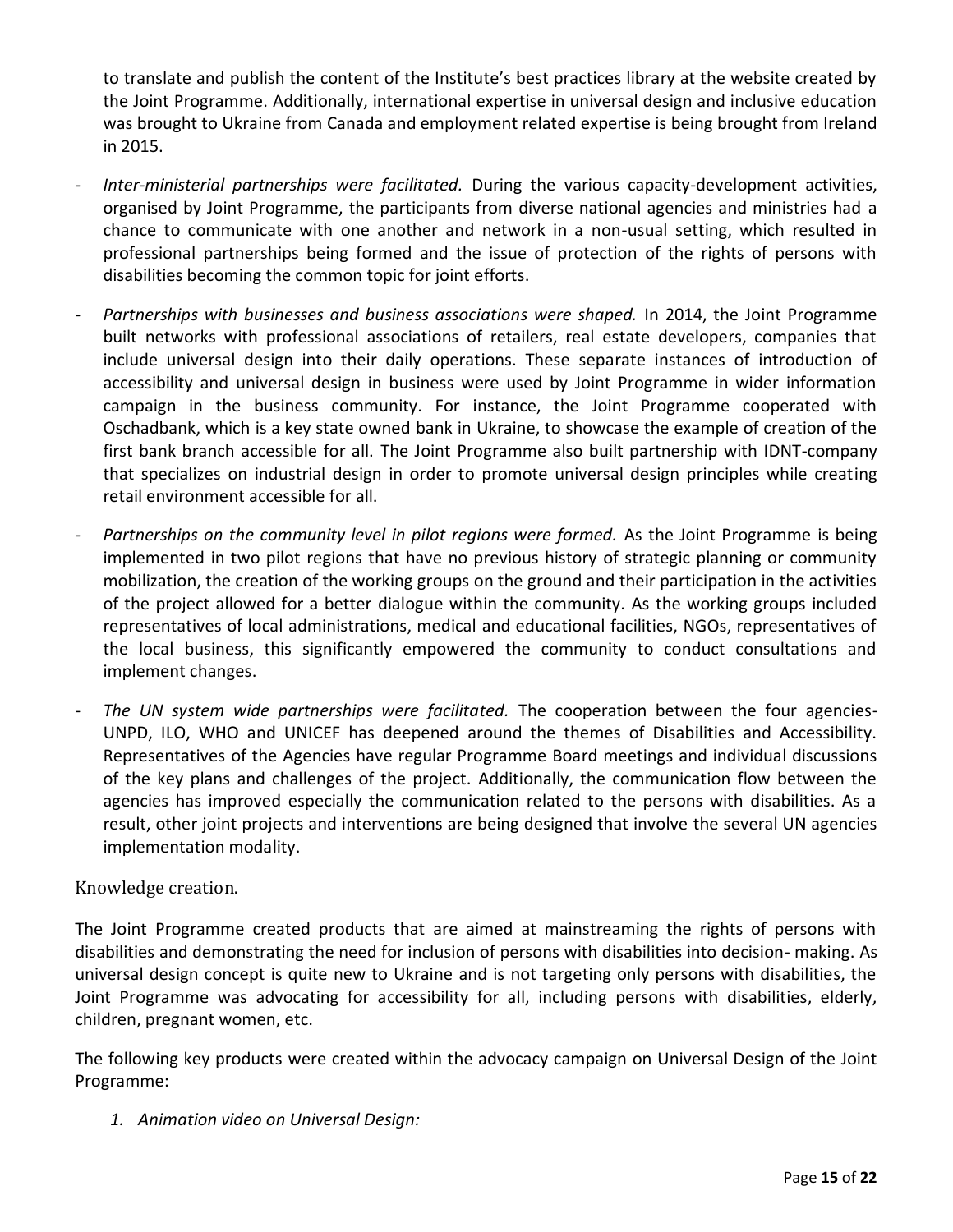["Universal Design: World accessible for all" with English subtitles \(link here\)](http://www.youtube.com/watch?v=u7tw-b5Bxy4&list=UUH-PUvySXv5CTTMJT2EPmTw)

 ["Universal Design: World accessible for all" with Ukrainian subtitles \(link here\)](http://www.youtube.com/watch?v=aC9MTMCYHHA&list=UUH-PUvySXv5CTTMJT2EPmTw) 

- 2. [A series of video lessons on Universal Design & Best Practices \(4 videos\) \(link here \)](https://www.youtube.com/playlist?list=PL0-qYICkWMvdb-NHKrXfc2NjRTosESZ6i)
- 3. [A series of video lessons on Universal Design & Inclusive Education \(7 videos\) \(link here\)](https://www.youtube.com/playlist?list=PL0-qYICkWMvfHVhnlPOiElx1txPuj_DHh)
- 4. Universal design website: [UDA website](http://www.ud.org.ua/)
- 5. [Brochure on Universal Design](http://ud.org.ua/images/news/UniDesign_Web.pdf) 4,000 copies (link here)
- 6. [Manual "School for Everyone" 1,500 copies \(link here\)](http://issuu.com/undpukraine/docs/unidesign_block_v11/1?e=0/11326801)

Seven publications on Early intervention and development of children were developed and are available [here](http://www.unicef.org/ukraine/ukr/media_10621.html) 

Leveraging effect.

Joint Programme produced multiple leveraging effects.

Various people volunteered their time and resources for the multiplication of the results produced within the Joint Programme. In the case of multiplication of the effect from animation video, various partners such as the Ministry of Social Policy, the National Assembly of People with Disabilities and regional NGOs and universities that took part in trainings of the Joint Programme devoted their volunteer time to write letters to supermarket chains, movie theatres, city councils and TV channels, requesting for free broadcasting of the animation video in certain time slots. As a result of these efforts, which were conducted on the volunteer basis, the viewership of the animation video reached 3.5 millions of people all over Ukraine.

- Another leveraging effect was produced within the partnership established with the Kyiv Municipality when the Department of Architecture upon advice of the Joint Programme decided to create [Manual for Street Design,](http://kga.gov.ua/vporyadkuvannya-zovnishnoji-reklami) which would include principles of universal design in urban development. The funding for the development and printing of the Manual is coming from outside resources. The Joint Programme is collaborating with Municipality in the creation of the Manual by providing its expertise and knowledge. The first draft of the Manual was published in February 2015 and opened for comments. The finalization of the document is envisaged for April 2015. Therefore, small expertise investment by the Joint Programme unlocked additional resources available in the community, producing an important tool for dissemination of the knowledge on universal design and accessibility. Moreover, partnership with the Kyiv Municipality and Kyiv Department of Architecture resulted in inclusion of Universal design principles into the "[Draft resolution of the Kyiv City Council](https://kievcity.gov.ua/news/23620.html)  [of the Concept "Comfortable City"](https://kievcity.gov.ua/news/23620.html) which contains suggestions including Universal Design principles on city building and street development, published on the website of the Kyiv Department of Architecture and City Building.

The Joint Programme also managed to attract in-kind resources in the form of staff time of partners, provision of free venues for awareness-raising activities and pro bono access to key audiences and stakeholders as a result of established partnerships.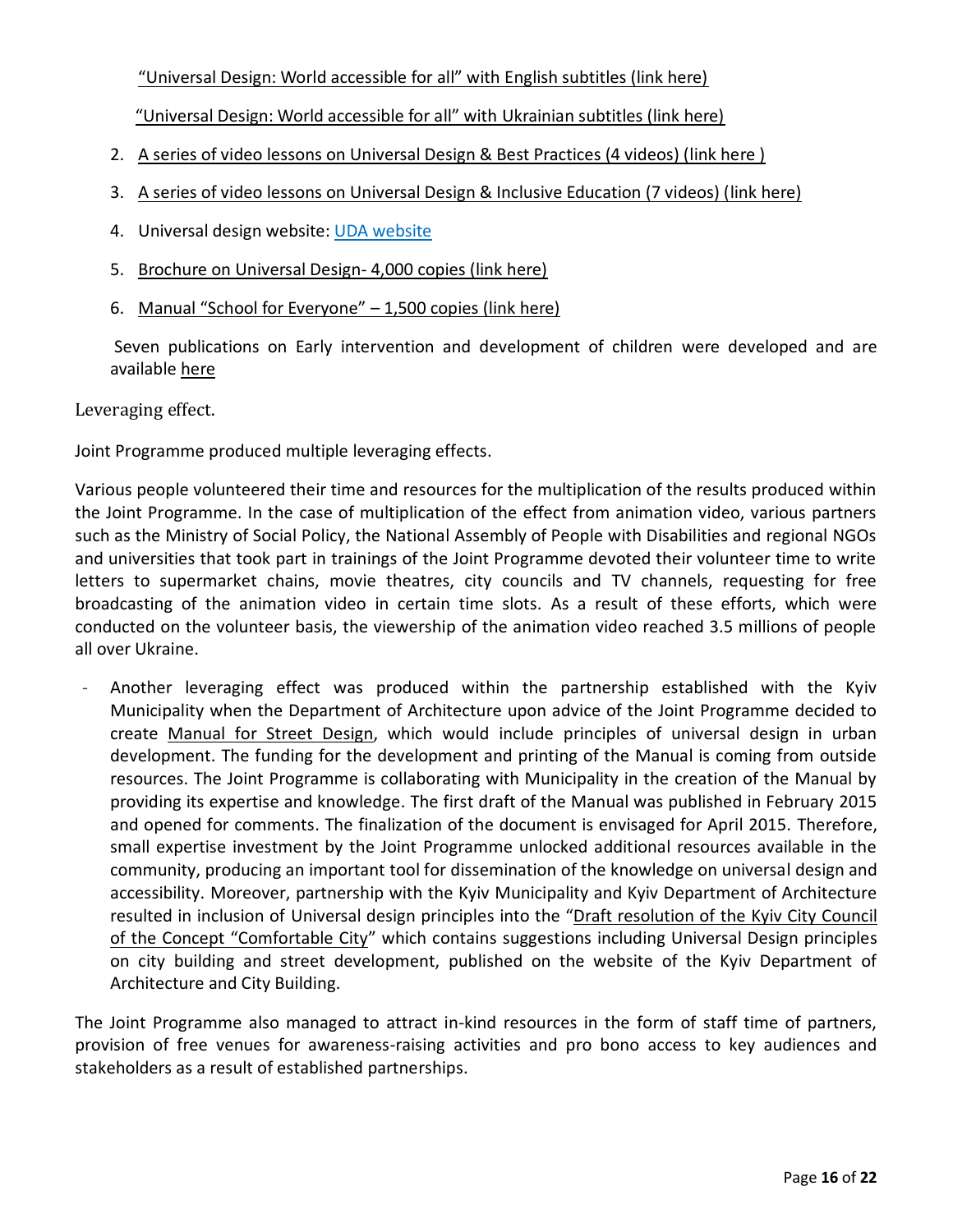# **6. Life stories and testimonies**

The outcomes of the educational activities are the most visible as many participants embraced the concept of universal design and started to promote its introduction in their daily work.

Students of universal design trainings, conducted by Canadian universal design expert Dr. Olga Krassioukova-Enns, keep introducing universal design ideas into their work. They conduct workshops on universal design for their colleagues and other target groups, as well as use it professionally as architects and activists:

Gregory Melnychuk, a journalist and urban activist, participated in various events of the Joint Programme (discussions, presentations of UD at Platfor.ma, round table for developers).

The fast track tram stop "Plosha Peremohy" in Kyiv had the non-convenient above- the- ground walking bridge with a lot of stairs. 70-80% of people used to avoid this bridge by crossing the tram racks in front of the tram, violating traffic rules and putting their lives in danger. Mr. Melnychuk, jointly with other activists, approached city council and initiated the creation of the alternative exit from the tram stop, which was eventually constructed at the place, where people habitually used to exit the tram stop.

Having learned about the universal design and accessibility criteria, in consultations with the Joint Programme, Mr. Melnychuk ensured that the new exist has the accessible ramp with handles. The construction of the new exit was completed on October 21, 2014. The newly constructed exit is accessible to all people, including persons with disabilities, elderly people and parents with strollers. [The](https://www.facebook.com/photo.php?fbid=831965920181223&set=pb.100001034693306.-2207520000.1414056548.&type=3&theaterhttps://www.facebook.com/photo.php?fbid=831965920181223&set=pb.100001034693306.-2207520000.1414056548.&type=3&theater)  [link to the Facebook album of before and after photos can be found here.](https://www.facebook.com/photo.php?fbid=831965920181223&set=pb.100001034693306.-2207520000.1414056548.&type=3&theaterhttps://www.facebook.com/photo.php?fbid=831965920181223&set=pb.100001034693306.-2207520000.1414056548.&type=3&theater)

Svitlana Kysil, an architect from "Ukrainian Zonal Research and Design Institute for Civil Construction", also took part in the training "Universal Design: international experience and best practices". As a result of the training, Ms. Kysil conducted a workshop on universal design during a public launch of the new tactile metro map in Kyiv. She also introduced principles of universal design into her project of redesigning a former wheat storage building into a gallery. The project that has all the elements of the universal design was presented on November 20, 2014, at a public discussion organized by the Joint Programme with the support of the architectural movement CANactions.

The Institute, where Ms. Kysil is employed as architect, also introduced universal design principles into the two albums: 1. "The Album of Technical Architectural Solutions for Redesigning Residential Apartment Buildings to Meet the Needs of People with Disabilities" and 2. "The Album of Technical Solutions for Architectural Planning of Institutions for Temporary and Full-time Living of People with Mental Disability".

Testimonies from partners and participants of the activities of the Joint Programme

Testimony 1

Mr. Vasyl Shevchenko, First Deputy Minister of Social Policy of Ukraine:

"Today we are witnessing how the socio-political situation in Ukraine exacerbated the issues that existed long before and were related to 2.8 mln. of people with disabilities. Among these issues is improper access for persons with disabilities to various services, architectural structures and transport.

We all saw that people with disabilities due to different limitations could not independently come to the places of evacuation, get into bomb shelters, hospitals and other public facilities, use transport, obtain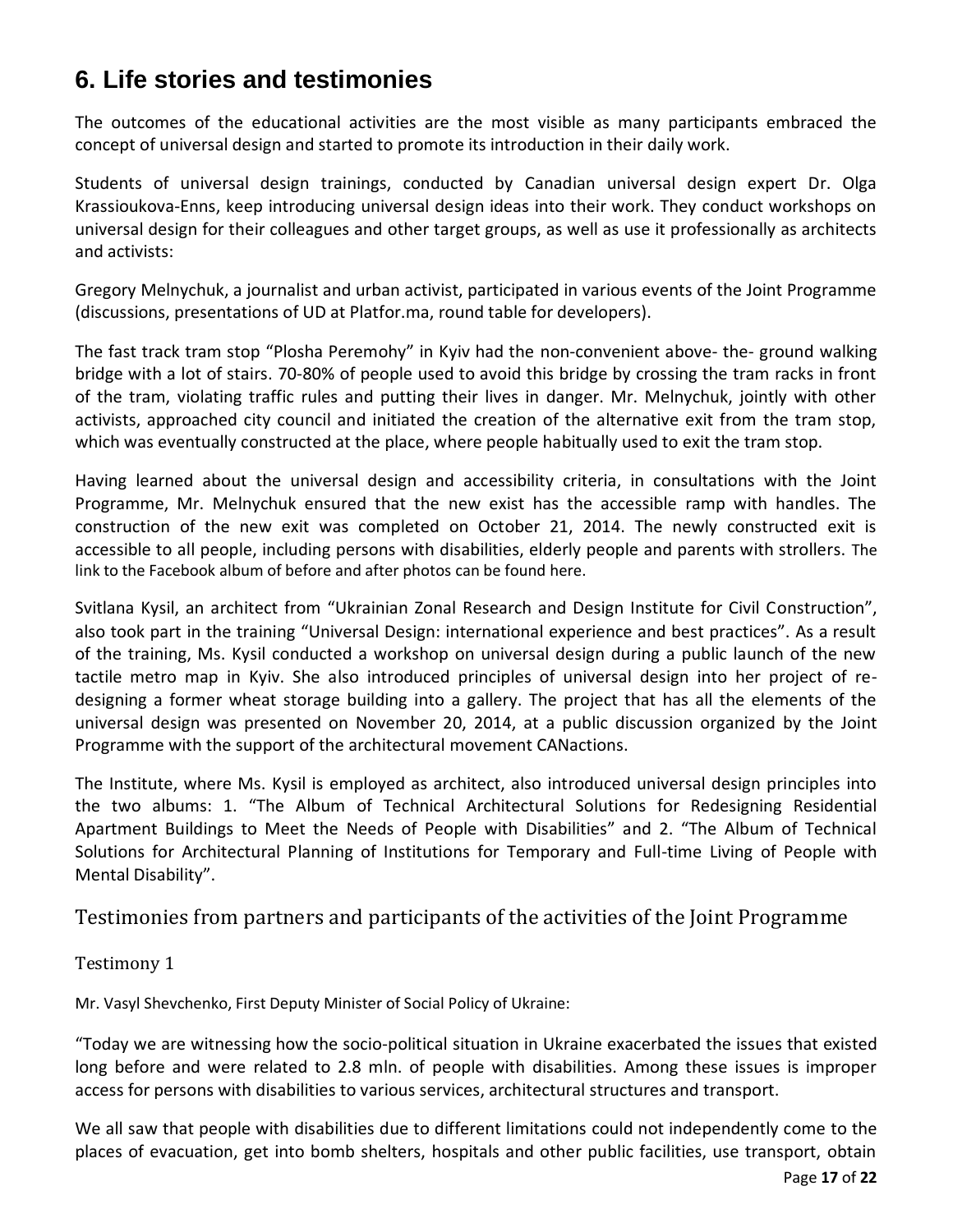information. There is a problem of relocating them due to insufficient housing or non-adapted housing facilities where they could feel safe and live independently.

Solutions to many of these issues were provided during the implementation of the Joint Programme, which introduced the principles of universal design to policy makers.

Joint Programme largely contributed to spreading information on universal design through educational activities and public awareness efforts. Experts in social protection, construction and others could strengthen their expertise on the issues of accessibility and problems of persons with disabilities, and learn about universal design. Animation video and manual on universal design, developed by the Programme, showcase how each of us can help create a world comfortable for everyone.

Today the Ministry of Social Policy is working on a draft comprehensive state program to support social adaptation and reintegration of internally displaced persons and employment programs and training of such persons.

I express my sincere gratitude to UNDP, UNICEF, WHO and ILO for their joint effort to address issues related to people with disabilities in Ukraine. I hope for the continued cooperation. I understand that proper introduction of universal design and reasonable accommodation in all areas of life takes a lot of time".

Testimony 2

Mr. Valery Sushkevich, Ombudsperson on the rights of people with disabilities:

"In 2006, the UN adopted the Convention on the Rights of People with Disabilities, which aims to promote and protect human rights and freedoms for persons with disabilities. Today Ukraine is challenged to achieve this goal.

The UNDP, UNICEF, WHO, ILO Joint Programme "Promoting Mainstream Policies and Services for People with Disabilities in Ukraine" largely contributed to the exchange of knowledge, information, best global and local practices between all interested parties, such as government officials, NGOs, DPOs, and others, and encouraged cooperation between them at different levels and in different areas of public life.

The programme enabled widespread introduction of universal design principles and accessibility standards as those that ensure social inclusion of people with disabilities among many other targeted groups. Universal design is more than the physical environment and accessible facilities. This is a radically new philosophy of catering for the needs of people with disabilities in terms of service delivery, infrastructure development, housing, employment, presentation of information, etc.

The Programme has significantly contributed to the development of the model of job support and coaching of people with disabilities in Ukraine based on the experience of the countries in the European Union, which was showcased by the Programme. Implementation of the model is of crucial importance for Ukraine, where this service is underdeveloped, and needs further development.

In Ukraine there is still a need for further implementation and legal enforcement of universal design principles, of the model of job support of the people with disabilities and strengthening cooperation between the government and civil society".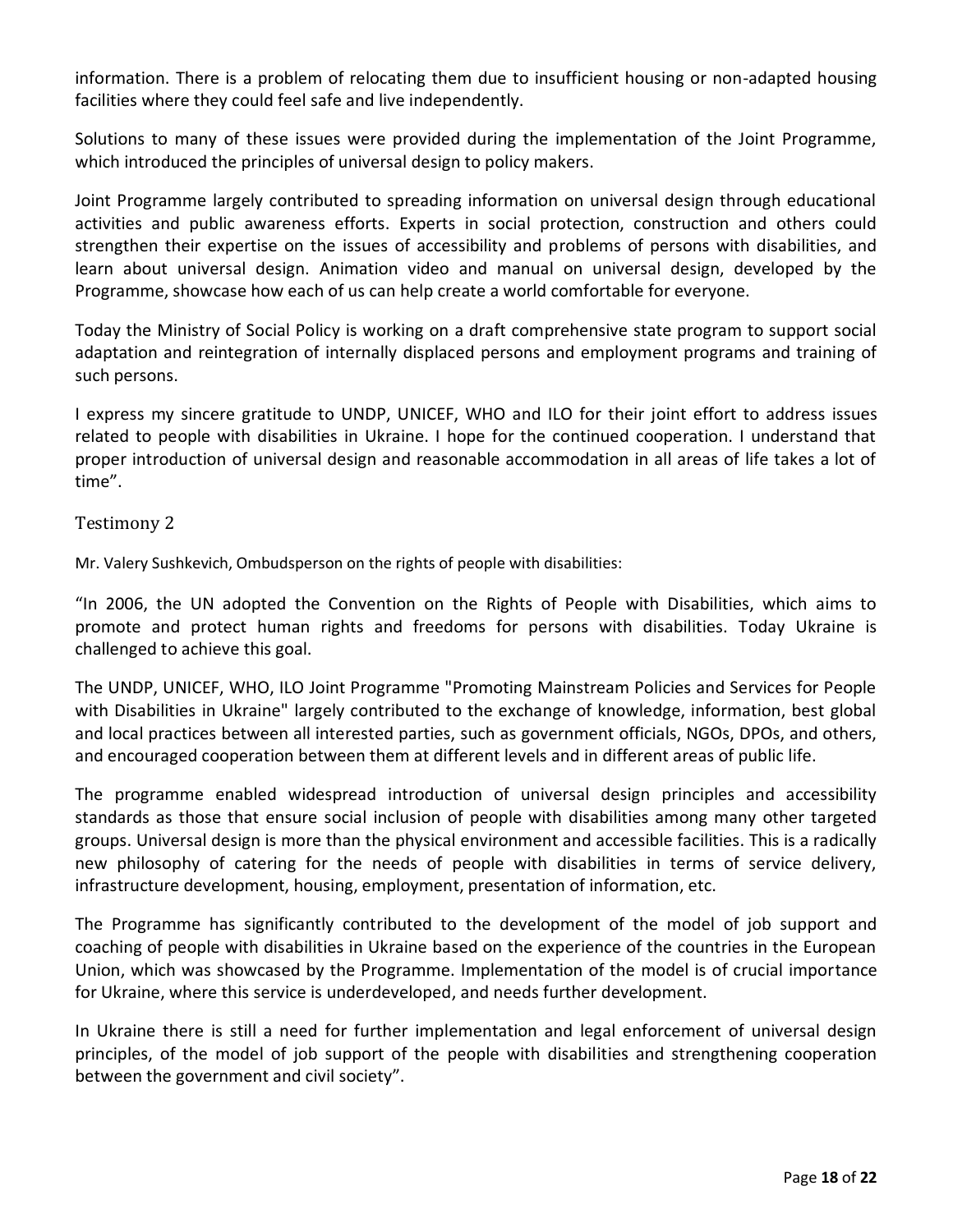### Testimony 3

*Mr.Mykola Horbaha, Chairman of the State Service of Ukraine on Transportation Safety (during the implementation of the Joint Programme – Head of the Safety Department of the Ministry of Infrastructure of Ukraine):* 

"Events organized by the Joint Programme were held at a high level and contributed to enhancing the professional competence of employees of the Security Department of the Ministry of Infrastructure of Ukraine. It is important to continue raising the level of interest and awareness of central executive authorities and especially the leadership to create the political will for change.

With the knowledge gained during the implementation of the Joint Programme, we implemented 90% of accessibility in the building of the Ministry of Infrastructure. We also involved European experts from Spain and Poland on transport accessibility and conducted workshops on accessibility of railway infrastructure facilities in six cities of Ukraine (Kyiv, Odessa, Lviv, Kharkiv, Dnipropetrovsk, Zhytomyr). Jointly with the National Assembly of the People with Disabilities, which is a partner of the Joint Programme, we developed a questionnaire on accessibility of transport infrastructure which enabled independent audits at railway and postal facilities.

Another of our achievements as a consequence of the Joint Programme is introduction of the legislation requirements of UNECE Regulation #107 on accessibility to passengers with disabilities of passenger vehicles (buses, trolleybuses) and changes in the procedure of attestation of bus stations, which established requirements for the accessibility of bus stations for persons with disabilities.

Today, our first priority is to create on the basis of the state enterprise under the Ministry of Infrastructure a educational centre to train transport personnel on specifics of provision of services for people with disabilities. In case of the Programme's continuation, we hope to develop jointly with the Programme a series of manuals on "Access to the transport system and postal service"; to develop learning programs for training and retraining of personnel to ensure accessibility of the transport system and postal services; and conduct training of leading transport companies carrying passengers (which are private sector in Ukraine).

 I believe that successful introduction in Ukraine of the principles of universal design will largely depend on the mind-set of the ordinary people, as well as of governments officials, experts. The mind-set begins with kindergarten, school, etc. Therefore our main common objective is to ensure awareness of the importance of accessibility and universal design in all spheres of human activity."

#### Testimony 4

*Ms. Natalia Skrypka, Executive Director of the National Assembly of Persons with Disabilities of Ukraine:* 

"The Joint Programme helped us to achieve a number of important objectives:

Firstly, it enhanced the professional skills of civil servants and representatives of NGOs working at both the national and local levels, on the use and the need of the principles of accessibility and universal design in Ukraine.

Secondly, the increased role and professionalism of DPOs made it possible to improve the efficiency of cooperation between the authorities and organizations of persons with disabilities in matters of creating a "no-barrier" Ukraine.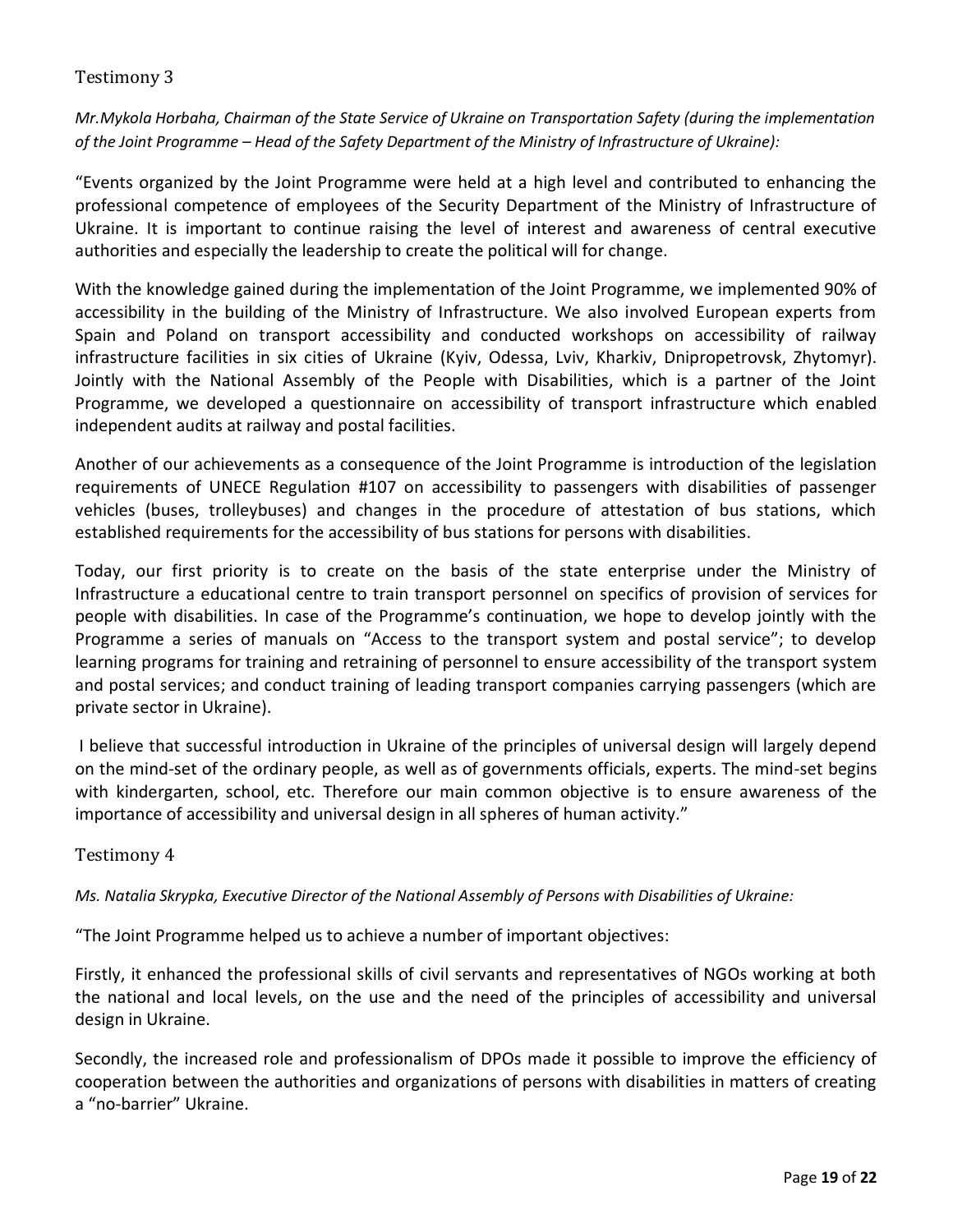Thirdly, the project engaged persons with disabilities acting in the capacity of experts, which made it possible to implement practical recommendations for improving the urban environment and transport infrastructure on the grassroots level. It is very important that due to the Joint Programme's activity the voice of people with disabilities was better recognized during public debates and now persons with disabilities are more often invited to public hearings and forums on the issues of transport and architectural solutions.

Overall, with the Joint Programme Ukraine we started to implement the concept of universal design. The Programme contributed to a change in the general mind-set in addressing issues of disability and the implementation of universal design.

Due to the Programme's implementation the experts of the National Assembly of People with Disabilities in Ukraine made their first steps to implement systemic changes in the state construction codes of Ukraine, which we hope to fully adapt to universal design principles in case Joint Programme is continued".

### Testimony 5

*Mr. Yuri Vasylchenko, Deputy Head of the Department, Head of Department for inspection and certification of management licensing, inspection and certification the State Inspection of Architecture and Construction:* 

"Representatives of the State Inspection of Architecture and Building of Ukraine took part in all training events that were organized in the framework of the Joint Programme. Thus the personnel of the State Inspection of Architecture and Construction learnt about the problems of people with disabilities in Ukraine, universal design principles and international best practices.

The Programme enabled direct communication of civil officials with the public to find out the current problems and prioritize them.

The Programme inspired us to host own events, and in 2014 regional offices of the State Inspection of Architecture and Building, jointly with representatives of local authorities, NGOs, and building experts, held "roundtables" on issues related to creating universally designed and accessible environment in the regions and in Kyiv.

As a result of the Programme the State Inspection of Architecture and Building urged the public and the authorities to change state construction codes that regulate the accessibility of buildings and facilities for people with limited mobility. The purpose of the changes is to introduce the notion of universal design into the construction codes and therefore make buildings equally accessible and comfortable for all citizens, regardless of their physical abilities".

#### Testimony 6

#### *Ms. Rayisa Panasyuk, Chairwoman of the Board of the Organisation of persons with Disabilities "Harmony":*

"I am very grateful for the opportunity to take part in the activities of the Joint Programme and grateful to UNPRPD for the support that was provided to the Joint Programme. This support opened a door to knowledge that is available outside of the country and allowed to learn from the best. Additionally the resources that we created during these past two years and discriminated to organisations like ours are priceless. They will continue to serve to the promotion of the rights of persons with disabilities in Ukraine as we used them in our daily work with local administrations. I hope the Joint Programme will be continued soon. There is a lot we can still change".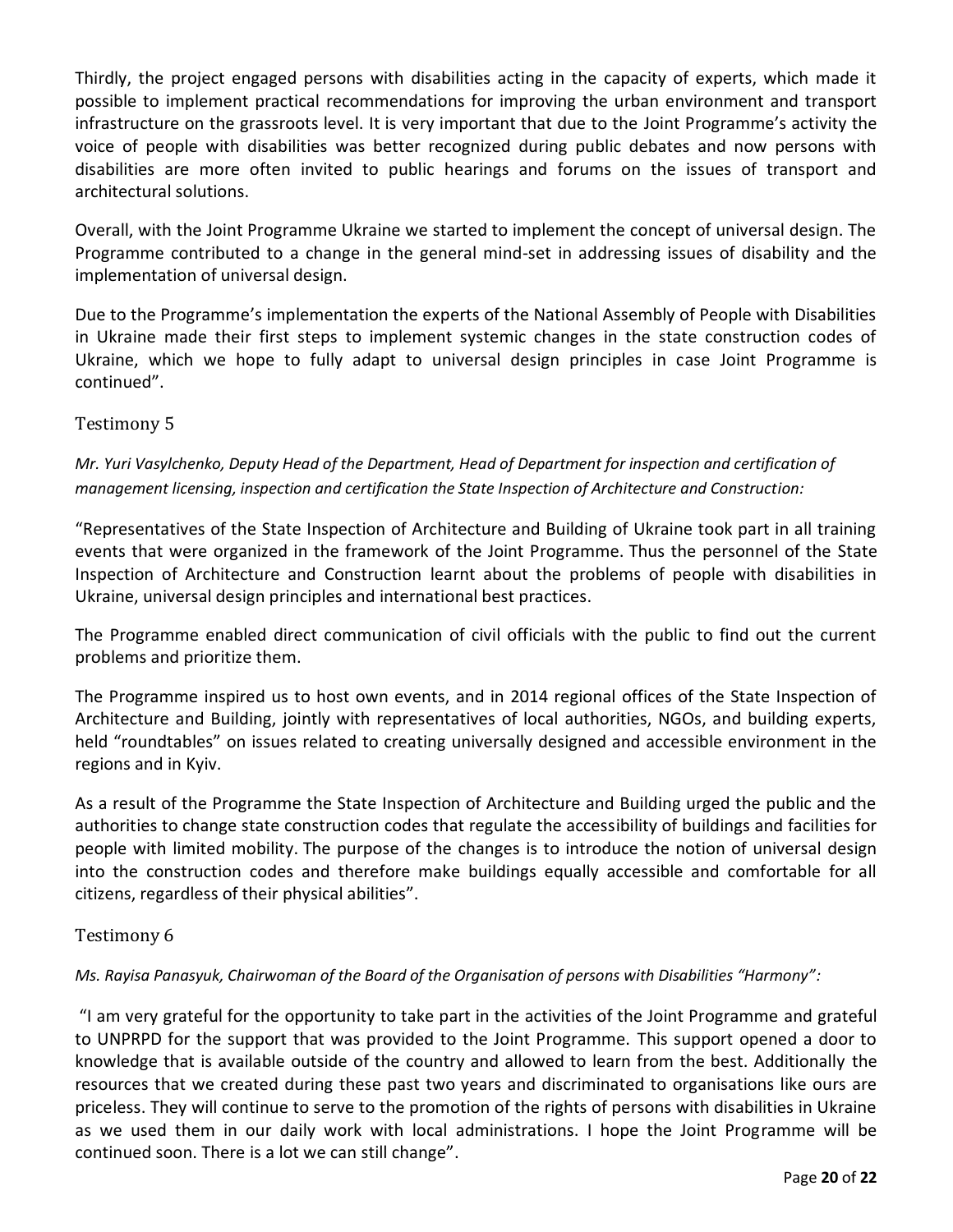# **7. Challenges and unforeseen events**

There are two key challenges in the implementation of the project:

- *Armed conflict in the eastern part of Ukraine.* The conflict in Donbas region has led to the increased numbers of persons with acquired disability. Many persons with disabilities became internally displaced, who are in need of most basic services and humanitarian assistance. Given the urgency of the situation, the national authorities in the mid-2014 were more concerned with meeting emergency needs of IDPs, including those with disabilities, rather than thinking strategically and developing longterm interventions. At the same time, emergency situation and the armed conflict brought additional attention to the vulnerability of persons with disabilities and created momentum for voicing the needs of the persons with disabilities, slowly bringing the topic of accessibility back to the agenda by the end-2014. As a result, the issue of accessibility of infrastructure, accessible work places and social rehabilitation of persons with newly acquired disability can be identified as priorities for 2015.
- *Lack of financing in local budgets.* As indicated earlier, Ukraine is currently in a difficult political and economic situation; local budgets for 2014 did not have funding that could be provided as co-sharing to finance the pilot initiatives on the sub-national level, only in-kind contributions towards the activities on the local level*.* Additionally, the unpredictable situation with the armed conflict prevents local authorities from committing the financial resources for 2015. This, for instance, resulted in redesigning of the pilot initiative on establishment of the early intervention service. Whereas originally the local authorities were planning to finance additional staff who would provide the service of early intervention, due to the budget deficit the decision was made to use the time of the already employed practitioners by identifying days of the week when they work as a member of the early intervention team.

As a response to the emergency inflicted changes, at the national level the Joint Programme concentrated on knowledge creation and support of the partners' networking that would ensure the lasting promotion of the rights of persons with disabilities after the Joint Programme is completed, as well as lasting cooperation between all the stakeholders from different national agencies that are involved into policy creation. Furthermore, the Joint Programme supported local communities in capacity development related to resource mobilization and project management. As a result, the communities gained tools to attract external resources in the times of state funding shortage.

# **8. Project follow up**

The key partner of the Joint Programme – National Assembly of People with Disabilities intends to continue working on promotion of the Universal Design using the tools and educational materials developed as part of the Joint Programme. In April 2015 NAPD conducted non-discrimination trainings, which included the issue of Universal Design and accessibility for assistants of the deputies in Ukrainian Parliament. Brochure on Universal Design as well as animation video created within Joint Programme were used to demonstrate the need for creation of the accessible environment for all. Additionally, National Assembly of People with Disabilities took part in the April session of Committee on the Rights of Persons with Disabilities held on 20-24 April 2015.

NAPD is also planning to continue participating in the Joint Programme in case the Second Phase of the project is approved. Within the Second Phase, Centre for Universal Design as a separate division will be established and will provide consultancy and expertise for national and regional authorities and NGOs on the issue of Accessibility and Universal Design. As the website that was developed as part of the Joint